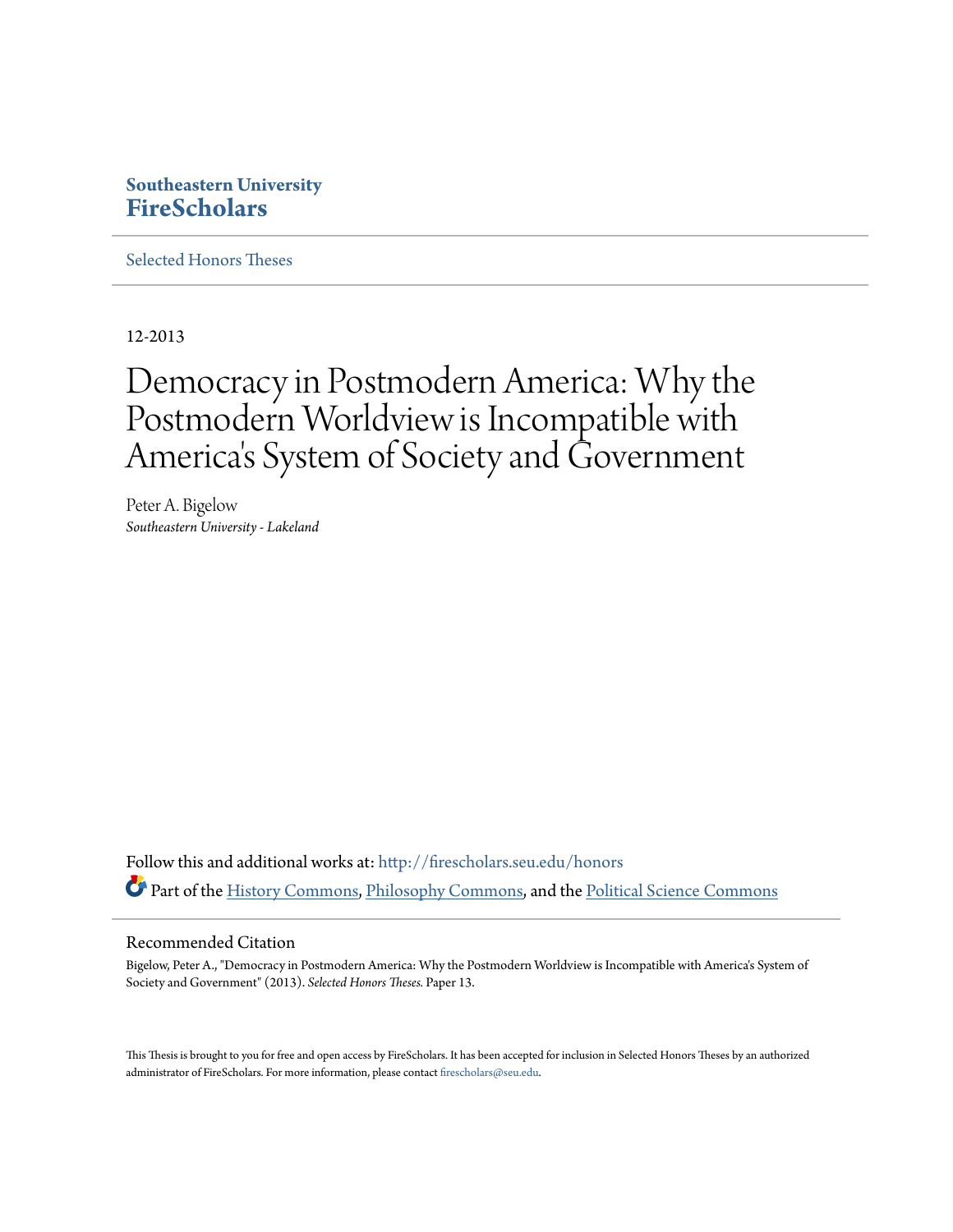Democracy in Postmodern America: Why the Postmodern Worldview is Incompatible with American's System of Society and Government.

> Peter Bigelow Honors Thesis December 9th, 2013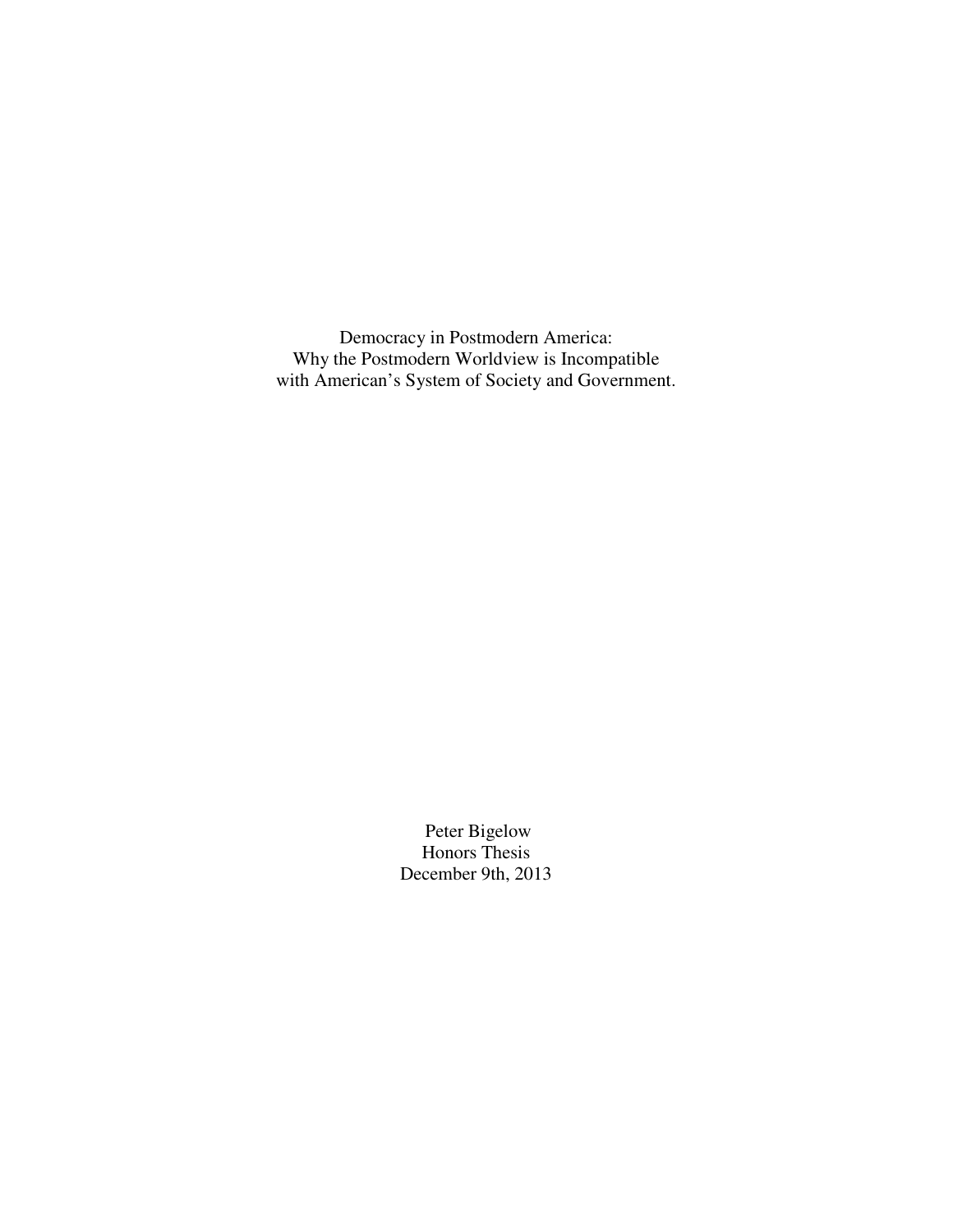"I stopped listening to the prosecutor until I heard him say, 'Has [Meursault] so much as expressed any remorse? Never, gentlemen. Not once during the preliminary hearings did this man show emotion over his heinous offense.' . . . Of course, I couldn't help admitting that he was right. I didn't feel much remorse for what I'd done . . . I had never been able to feel much remorse for anything . . . I started to listen again, because the prosecutor was talking about my soul.

 He said that he had peered into it and that he had found nothing . . . He said that the truth was that I didn't have a soul and that nothing human, not one of the moral principles that govern men's hearts, was within my reach . . . 'But here in this court the wholly negative virtue of tolerance must give way to the sterner but loftier virtue of justice. Especially when the emptiness of a man's heart becomes, as we can find it has in this man, and abyss threatening to swallow up society."<sup>1</sup>

Free societies need absolute morality to survive. Morality is the governor that controls

free citizens' actions, and without an absolute morality, a free society will devolve into chaos as

people do whatever they please, justifying it by their own personal moral standards.

 America, founded in a quest for personal liberties, was the first in a long future of free societies that would offer their citizens freedoms that were seen as natural rights to all men. One theme that the founding fathers stressed was that this freedom did not come without responsibility. They emphasized how critical morality was among the citizens of their new free nation. George Washington proclaimed in his farewell address to the nation after his two terms as president that, "It is substantially true that virtue or morality is a necessary spring of popular government. The rule, indeed, extends with more or less force to every species of free government. Who that is a sincere friend to it can look with indifference upon attempts to shake the foundation of the fabric?"<sup>2</sup> Washington and the rest of his colleagues all believed that a popular government—a democracy or republic <sup>3</sup>—would only be able to survive if the citizens

<sup>&</sup>lt;sup>1</sup> Camus, Albert. *The Stranger*. 1st Vintage International ed. New York: Vintage International, 1989, 101.

<sup>&</sup>lt;sup>2</sup> George Washington, "Washington's Farewell Address" (Yale Law School Avalon Project, 1796),

http://avalon.law.yale.edu/18th\_century/washing.asp.

<sup>&</sup>lt;sup>3</sup> There is a popular and constant debate over the differences between terms "republic" and "democracy." While it is true that the two forms of government are different—a republic placing ruling power in the hands of representatives while a democracy places power directly into the hands of the people—these differences are outside the scope of this paper. This paper focuses on free governments run by the people, and whether they are run directly or by representatives in not relevant to this thesis. Therefore, I will focus more on maintaining historical accuracy in the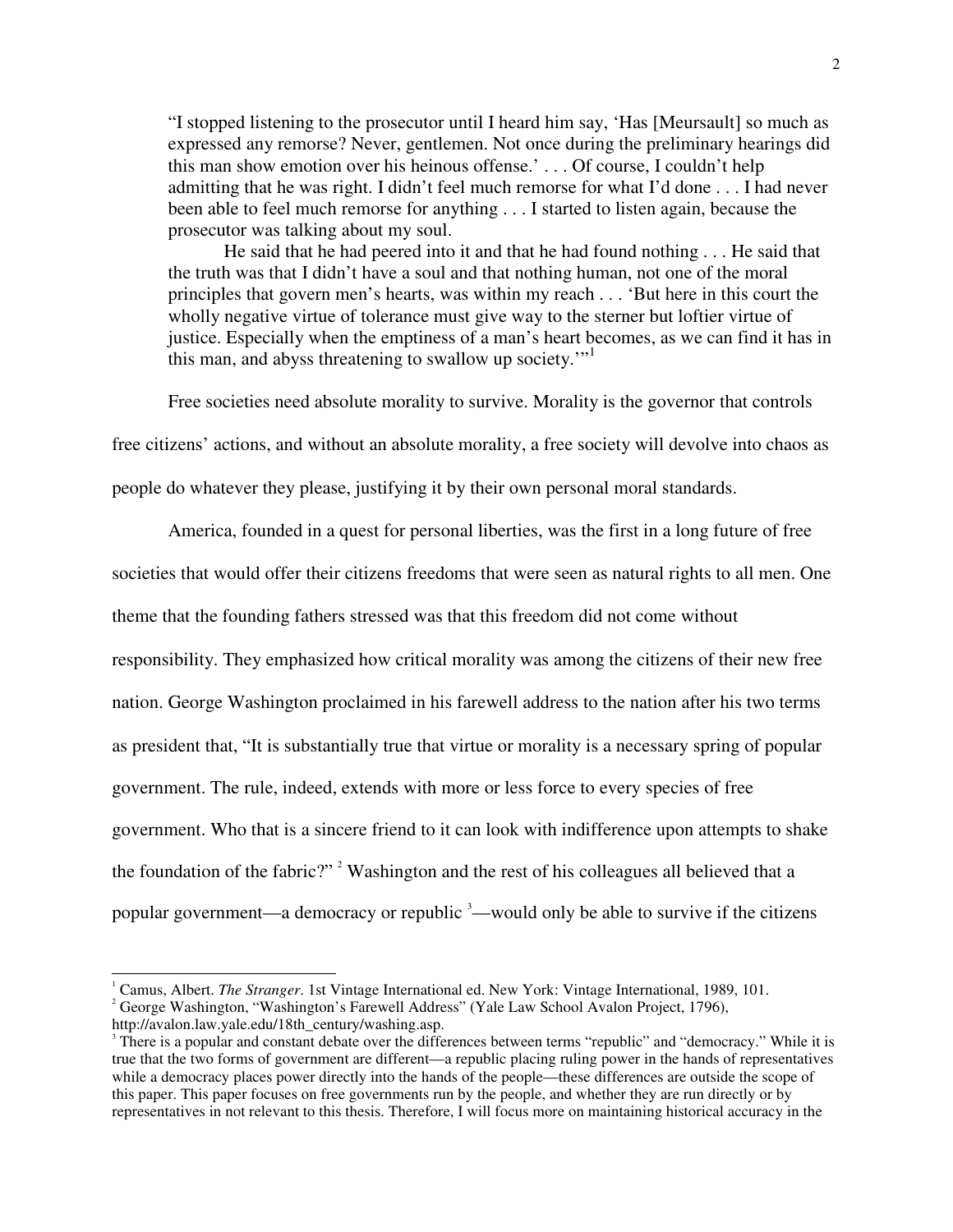governed themselves with an absolute morality, because that would act as the source of guidance for their actions concerning issues that the law did not address. They intended their new government to be minimalistic and not interfere with citizens' free lives in unnecessary ways, so morality was needed to control the citizens' actions and keep them from doing socially detrimental things. As will be examined at length later, from America's beginning, her citizens possessed such a morality, and its presence helped establish America as the most influential free society in the world.

 Although America was founded with a strong sense of civic morality, the nation has become increasingly progressive over the years, and Americans have begun to reject the concepts of absolutes, moral values, and higher authority in favor of personal relativism, pragmatism, and individual authority. This is done in the name of progress; society is supposedly advancing toward a higher degree of success, conquering the oppressive and archaic notions of absolute morality and concrete truth in favor of a liberating relativistic worldview. Rather than encouraging society to ground itself in absolute values, this progressive worldview rejects the principle of common absolutes in favor of individual relativism. These ideas sound pleasing, but are they true progress? Does this shift toward a Postmodern society set society up for long-term success matching that which she has enjoyed up to this point? Although this shift in worldview is done in the name of progressivism, the only thing it will progress American society towards is collapse. A foundation of absolutes and moral values is a critical element for any free society, and America is no exception.

citation of resources and their individual uses of the terms "republic" and "democracy" rather than attempting to use one term throughout the paper. I will use the original term that was used by each source quoted rather than change the term. For this reason, the terms "republic," "democracy," popular government," and "free government," and "free society" should be read as interchangeable in this paper. I do not seek to ignore that there are differences between these terms, but these differences are outside the scope of this paper and I will not spend time on them.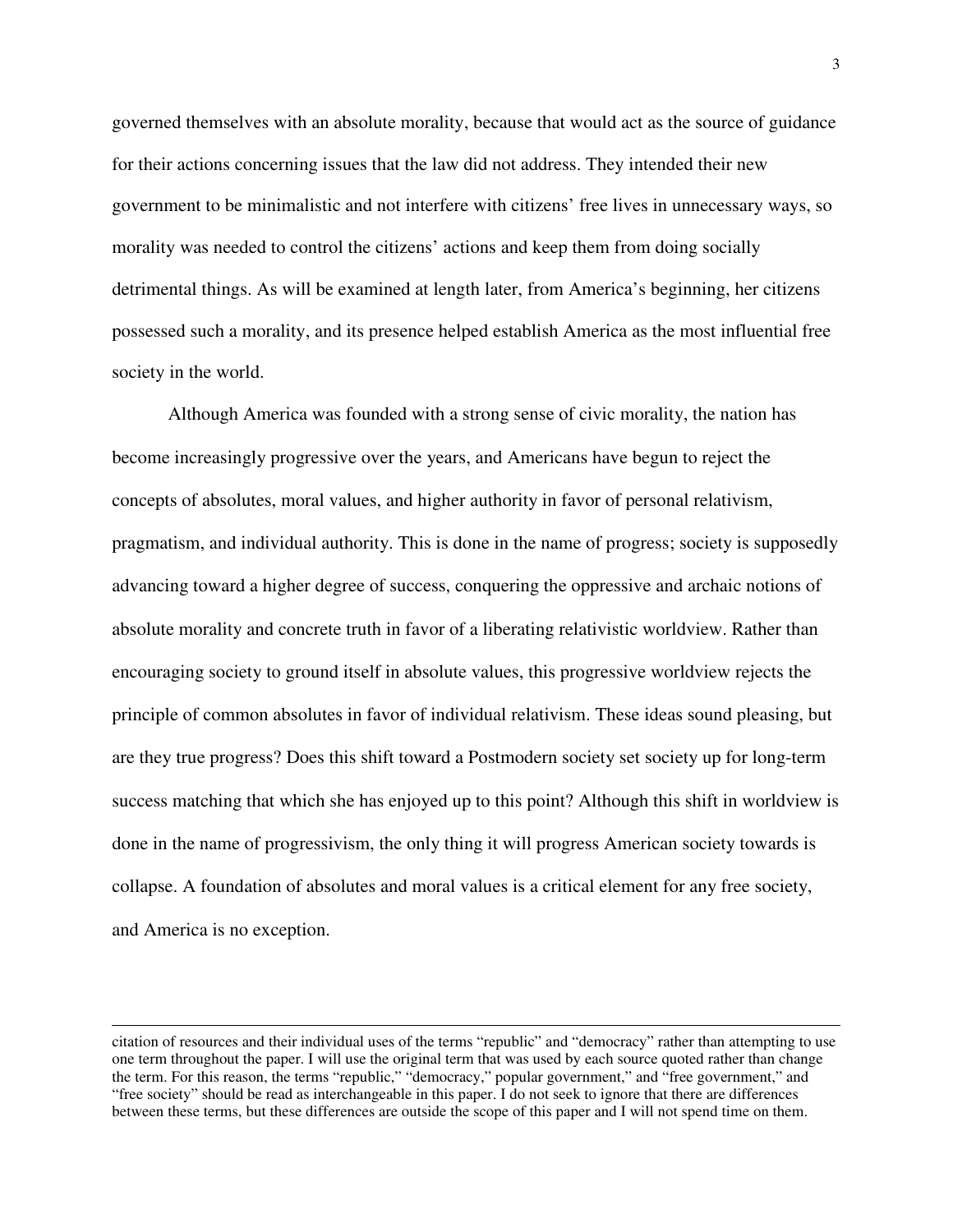This paper seeks to dispel the notion that the recent shift from absolute morality to moral relativism is indeed progressive in America. First, it will examine the concept of social morality and why it is critical in free societies. Following this, the history of America's social morality will be examined, demonstrating that America has historically possessed the morality that is the "necessary spring" of free societies. After establishing both the need for social morality and the evidence of this morality throughout America's history, the recent rise of Postmodernism and moral relativism and the accompanying threats will be discussed, showing that this trend is a departure from the path to social health that America had been following since her inception. This paper will conclude with a brief discussion of the threat that this departure poses to American society.

 The above excerpt from Albert Camus's philosophical novel *The Stranger* gives readers a look at what happens to a man when he rejects absolutes in favor of a moral relativism that bases right and wrong on one's own personal choices. In the story, Merseault, the protagonist, killed a man but did not regret his actions because he had rejected moral absolutes and convictions. He did whatever he pleased without regard to any higher moral standard that would govern his actions, and this led him to remorseless murder. The climax of the book comes when the prosecutor calls for the court to find Mereault guilty, arguing that even though Merseault did not feel remorse or believe he had done anything wrong based on his personal moral convictions, the court could not rule based on tolerance of someone's personal morality but had to rule based on justice—a justice grounded in an absolute morality. He had revealed Merseaults's emptiness of heart and declared that this lack of morality and conviction would destroy a society if left unchecked. Although *The Stranger* is a philosophical novel and not a political or social commentary, the prosecutor's declaration makes a salient point regarding free societies and civic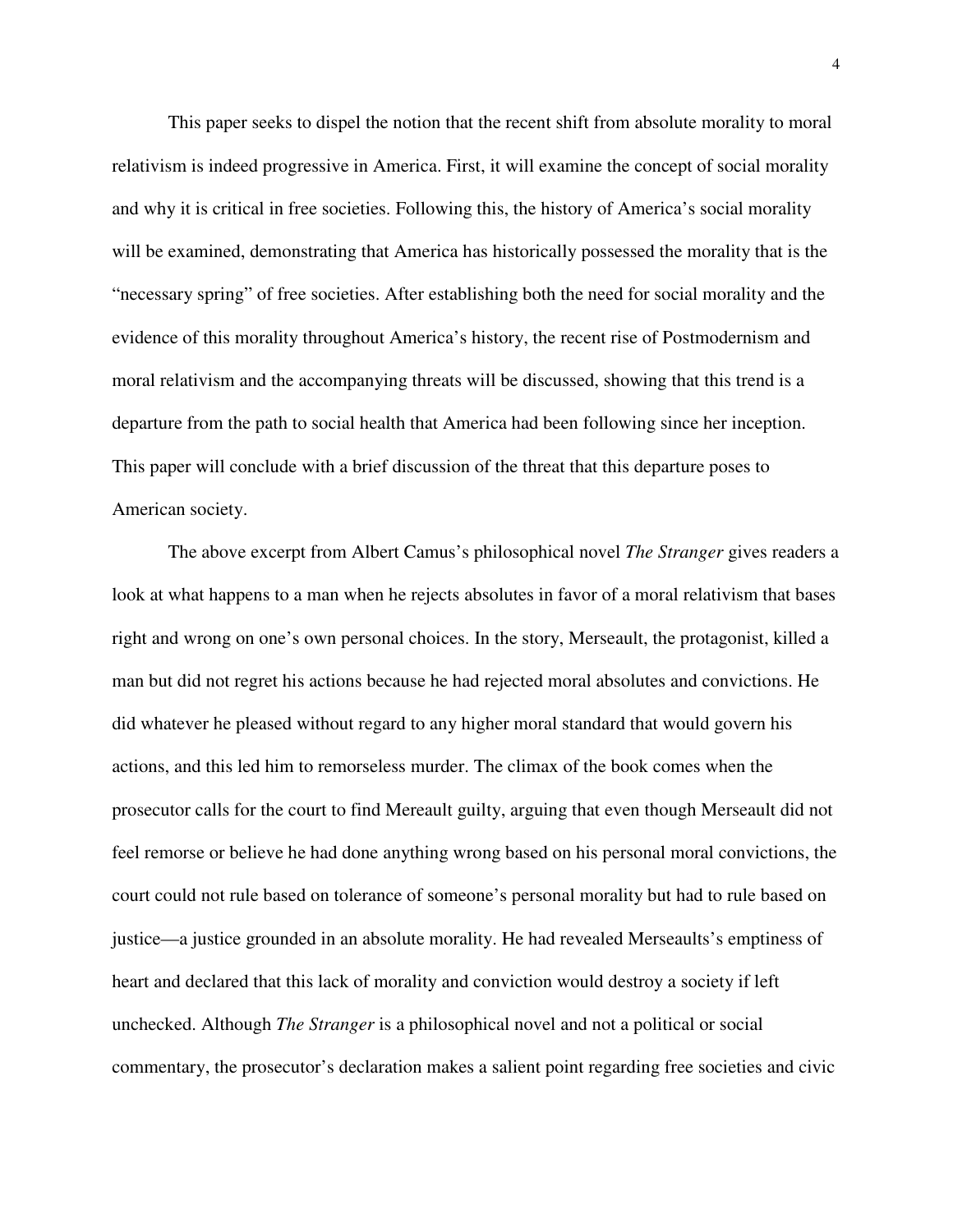morality. Since free societies only minimally restrict their citizens in their actions, citizens' morals must acts as further restraints. If every individual in a society was to live based solely on personal moral standards, as did Merseault, there would be no common conviction to restrain, and that society would quickly devolve into chaos.

### **Defining Social Morality**

Before discussing morality and its role in a democracy at length, a contextual definition of morality must be made. The dictionary defines morality as "Principles concerning the distinction between right and wrong or good and bad behavior."<sup>4</sup> This is a simple definition but it lacks precision in the context of social morality. Questions such as what these principles are and how they are enforced require a narrower definition that specifically addresses the kind of morality that the founding fathers insisted was critical to democracy. Herfried Münkler, a German political scientist and professor of political theory at Berlin's Humbolt University, supplies an excellent definition in his article *Civil Society and Civic Virtue.* Münkler's definition of civic morality, or civic virtue as he calls it, is that citizens willingly deny their personal interests in favor of something that is beneficial to their society as a whole.<sup>5</sup> This definition answers both questions raised above. The specific principles of social morality will vary from one society to another, but a general principle is the sacrifice of one's self-interest in favor of society's interest. There are actions that might benefit an individual but harm a society as a whole. Stealing from a store, for example, may bring financial benefit to an individual, but it hurts the store as well as other consumers who must pay higher prices as the store seeks to make up lost profits. If many members of a society decide to pursue their own interests and neglect their society's, their society will suffer.

<sup>4</sup> Angus Stevenson and Christine Lindberg, eds., "Morality," *New Oxford American Dictionary* (Oxford University Press, August 1, 2010).

<sup>&</sup>lt;sup>5</sup> Herfried Münkler, "Civil Society and Civic Virtue. Do Democratically Constituted Communities Require a Sociomoral Foundation?," *International Review of Sociology* 8, no. 3 (November 1998): 428.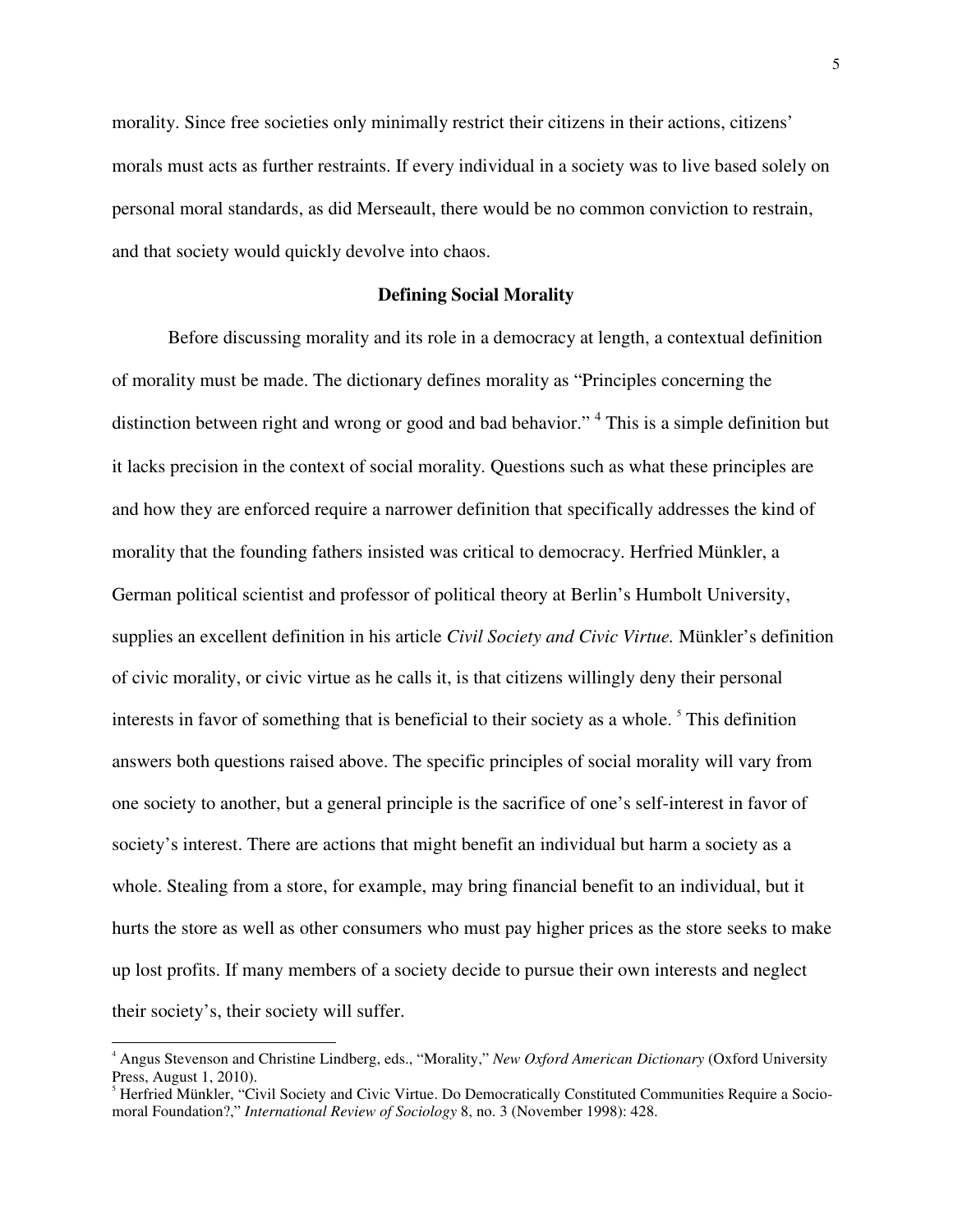The second question—how these principles are enforced—is answered by Münkler's definition as well. He claims that the sacrifice of self-interest for social interest must be willing. For one to be virtuous, his denial of self-interest must be made on his own volition, not a result of pressure by outside force that threatens him. If it is only the result of outside force, the person is simply denying the original self-interest in favor the more urgent self-interest of avoiding the threat. True civic virtue, according to Münkler, is a *willing* sacrifice of self interest for social health.

### **Democratic Societies Need Moral Foundations**

Freedom is one of the elements of a society that its citizens hold most dearly, but if that society is to remain stable, the freedom which its citizens have must be held in check by some authority. This authority can either come in the external form, such as the government, or an internal form: civic morality and self-governance. Since democratic governments offer high amounts of personal freedom, they require equally high amounts of self-governance—the ability and willingness to control that freedom—from their citizens. In a free society, the government cannot force its citizens to act in ways contrary to the will of the majority. Therefore, if such a society is to endure, her citizens must have civic virtue, willingly acting in ways that put the long-term health of the society ahead of their own individual desires. This idea was born alongside the idea of free societies with representative governments during the Enlightenment. European thinkers who influenced revolutionaries in France and America insisted that free societies would only work if the citizens were virtuous. Jean-Jeaques Rousseau argued for the legitimacy of a representative government and a free society, but he insisted that a free society would not work without morals. "A country cannot subsist well without liberty, nor liberty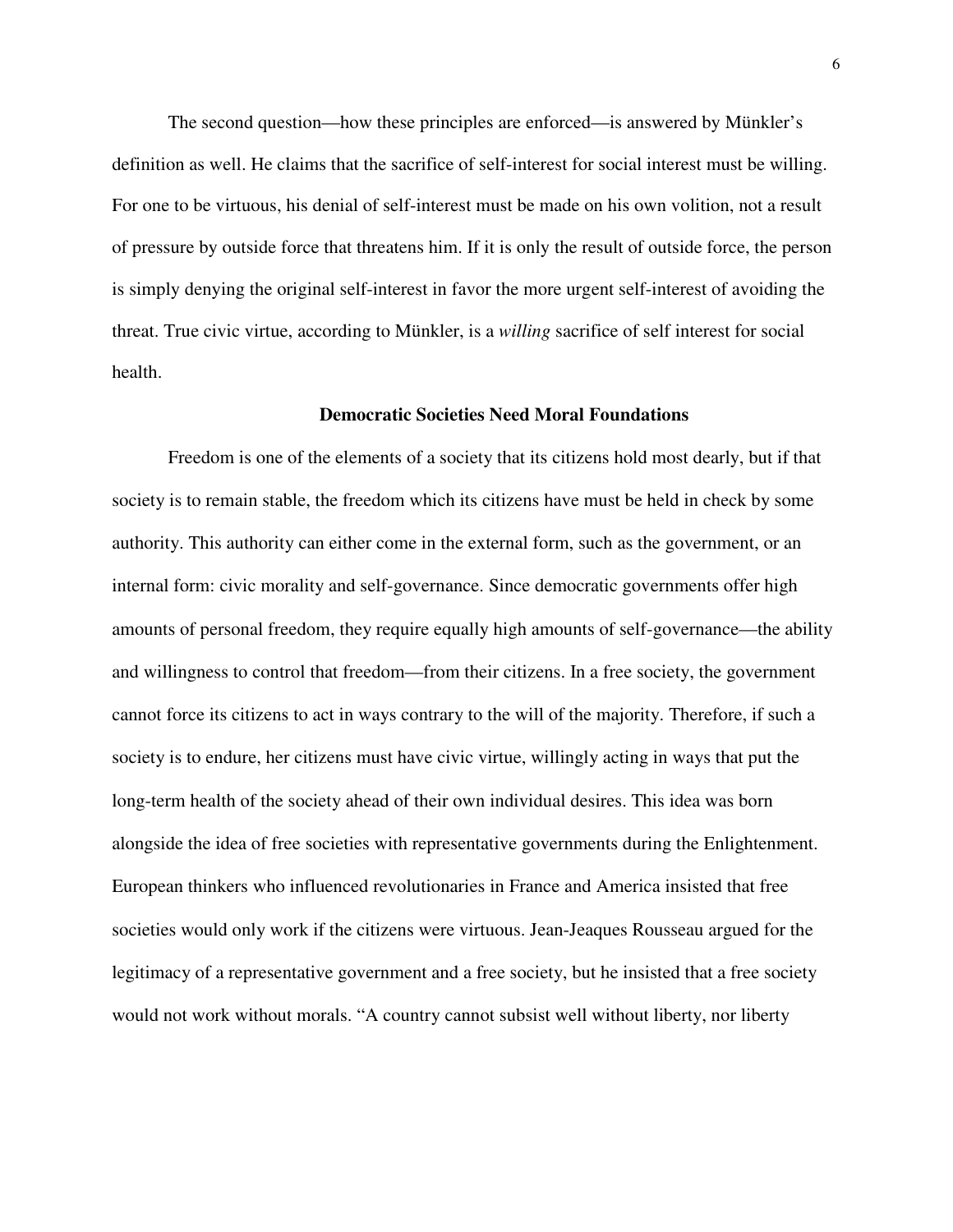without virtue."<sup>6</sup> In other words, a nation must have freedom to survive, and this freedom cannot exist without morality. Edmund Burke went even further than did Rousseau, claiming that liberty without virtue was not only unsustainable, but evil in itself. He condemned it as "folly, vice, and madness."<sup>7</sup> To those who birthed the idea of the free society and representative government, this form of society would only ever work if such a society's citizens were virtuous.

This idea was not just an antiquated one held by Eighteenth century scholars. It has been held by educated men across centuries. John Hallowell, a professor of political science at Duke University from 1943-1982, promotes this theory in *The Moral Foundation of Democracy.* He writes that free societies depend on the morality of the citizens, which is comprised of both "the commonly shared knowledge that there are restraints" as well as the "willingness of individuals voluntarily to submit to those restraints."<sup>8</sup> In other words, the people in a democracy must commonly accept a law higher than themselves (the law that sets forth the restraints that Hallowell mentions) and must be willing to conform to this law (submitting to the restraints set forth by the moral/value system). This mirrors Münkler's definition of civic virtue. Charles Finney also believed that the success of government relied on the morality of the people. He believed, much like Hallowell, that for a society to be successful it had to be run in accordance with moral law. In Finney's opinion, the optimum society was one comprised of citizens with a strong sense of morality and self-governance served by a representative government. If, however, the people did not possess morality enough to uphold civic virtue on their own, then a stronger form of government would be needed to enforce the laws for the health of society, he

<sup>&</sup>lt;sup>6</sup> "Quotes on Virtue" (The American Institute for Liberty, 2009), www.liberty1.org/virtue.

<sup>&</sup>lt;sup>7</sup> "Quotes on Virtue."

<sup>8</sup> John Hallowell, *The Moral Foundation of Democracy* (Chicago, IL: University of Chicago Press, 1954), 64.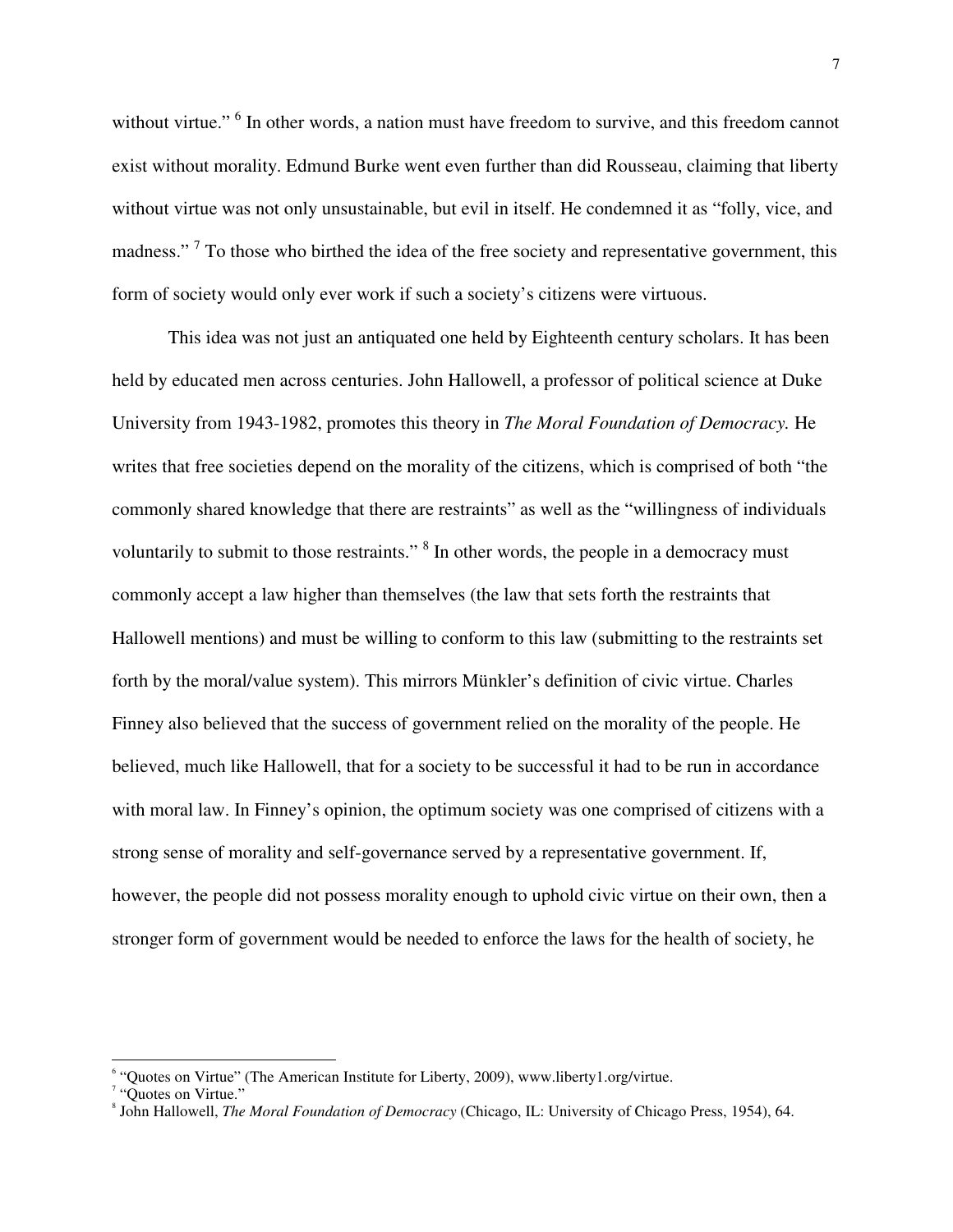explained.<sup>9</sup> This hearkens back to the idea expressed earlier that every society needs an authority to hold the citizens' freedoms in check, whether it be self-government or a strong external government. If people want the freedoms that come with a minimalist representative government, they must uphold civic virtue on their own volition, without the enforcement of the government. Charles Finney and John Hallowell are two men from different backgrounds and different centuries, yet they share nearly identical views of morality and government. The differences in their backgrounds and dates of birth show that their beliefs in this matter were not just a niche theory or a fad, but that it was a principle whose validity showed itself to scholars in different fields across many years.

Gaylen Byker, a former international businessman and president of Calvin College, joins in the argument for morality in society, providing an economic argument for the necessity of morality among citizens of a free society. He explains that a free market economy requires virtues such as honesty, respect, self-control, and responsibility.  $^{10}$  The citizens in a free market economy, he writes, must have the qualities of promise keeping, industriousness, and delaying their gratification.  $^{11}$  He goes on to explain why each of these are important in a free market:

Keeping promises, even when not in one's immediate self-interest, produces honoring of contracts, regard for reputation, reciprocity, and a long-term perspective. It is a norm that courts can implement and enforce. Industriousness recalls that work is a God-given vocation, a calling, parallel to duty, and produces wealth, incentives, and an attitude of rewarding performance, not power. Deferral of gratification is a hallmark of enlightened self-interest, willingness to plan ahead, sacrifice, being patient, and taking the long-term view. As a norm, it produces a combination of desire for economic advancement with prudence and patience to serve others as well as self. In the long run, reputation for fairness, respect for others, and keeping promises produces more profit, and a system that rewards savings and investment. <sup>12</sup>

<sup>9</sup> K. Alan Snyder, "Charles Finney: Should Christianity Mix with Politics," *Continuity: A Journal of History* 23 (1999): 71-77.

<sup>&</sup>lt;sup>10</sup> Gaylen J. Byker, "The Religious and Moral Foundations of Civil Society and Free Market Economy.," *Journal of Interdisciplinary Studies* 13, no. 1/2 (January 2001): 1–14.

 $11$  Ibid 8-9.

 $12$  Ibid.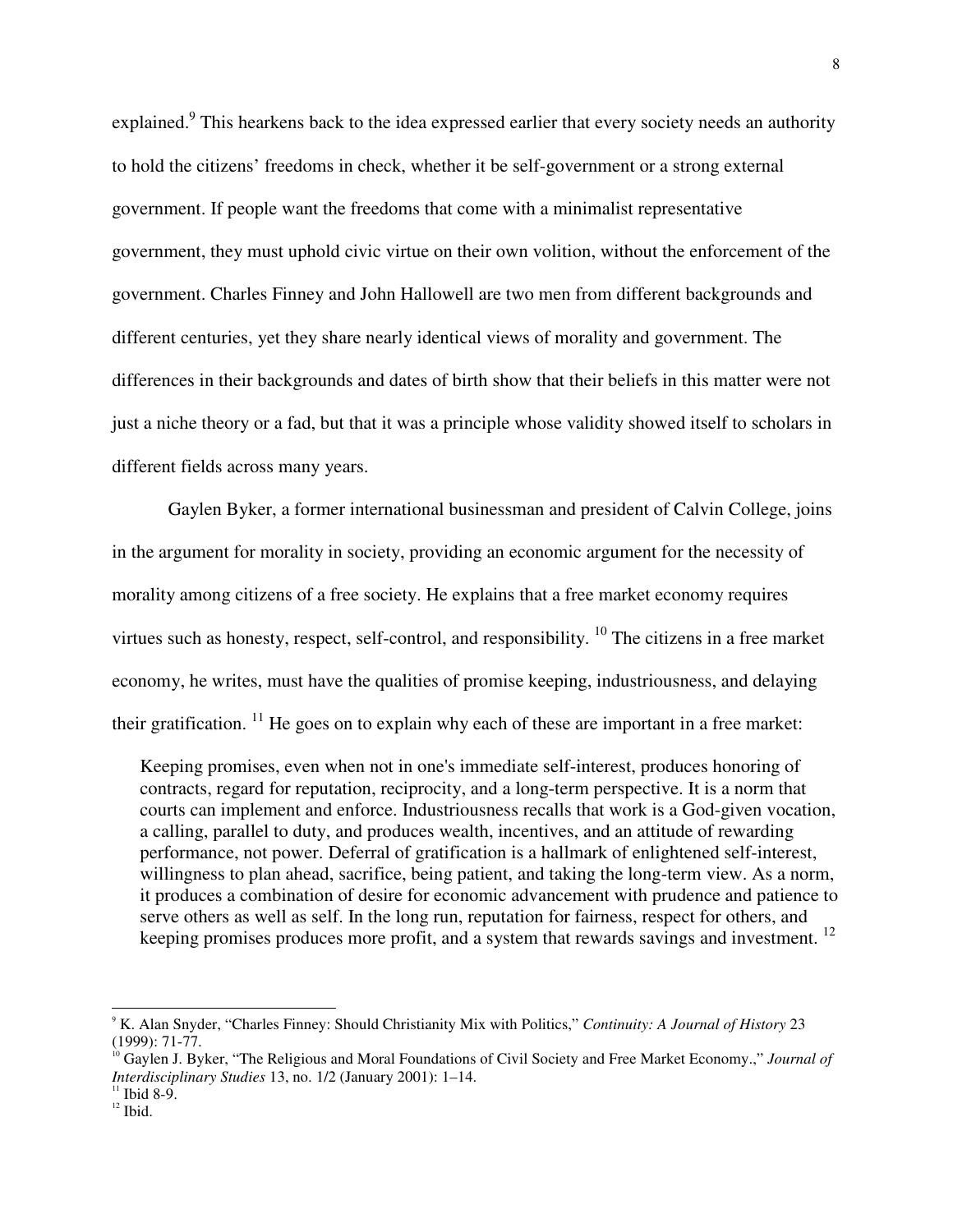The state cannot force traits like these upon its citizens; they must come from within the individual—from his or her morality. Therefore, for a society to foster a free market, its citizens must possess absolute morality and self-governance. Byker also argues that, just as morality is essential for a free market, a free market is essential for a free democratic society. In short, Byker's economic argument is that since a common absolute social morality is essential for a free market, and a free market is necessary for a healthy free democratic society, a common morality among citizens is essential for that society's health and freedom.

The above examples explain the need for free societies to have civic virtue. An argument was presented by a scholar from three of the most important institutions in any society; John Hallowell and Herfried Münkler hailed from the field of social studies, Charles Finney from the religious arena, and Gaylen Byker contributed an economic perspective. The need for civic virtue is not just an idea promoted by one social institution or in one time period, it is a truth that can be approached from many different perspectives and will result in the same conclusion: free societies need morality to survive.

## **A Free Society's Morality Must Be Absolute from a Source Higher than Man's Mind**

It is not enough that a society's citizens share a common morality, this morality must be absolute, and it must be based in a source higher than human reason. As discussed above, the role of morality in a democratic society is to guide citizens into doing what is right—what is best for their community—even when it requires personal sacrifice. It acts as the consistency and the authority in a free society—rather than the state—which guides the citizens into civic virtue. Morality acts as a society's consistency providing, to borrow Hallowell's words once again, "commonly shared knowledge that there are restraints," and acts as society's authority by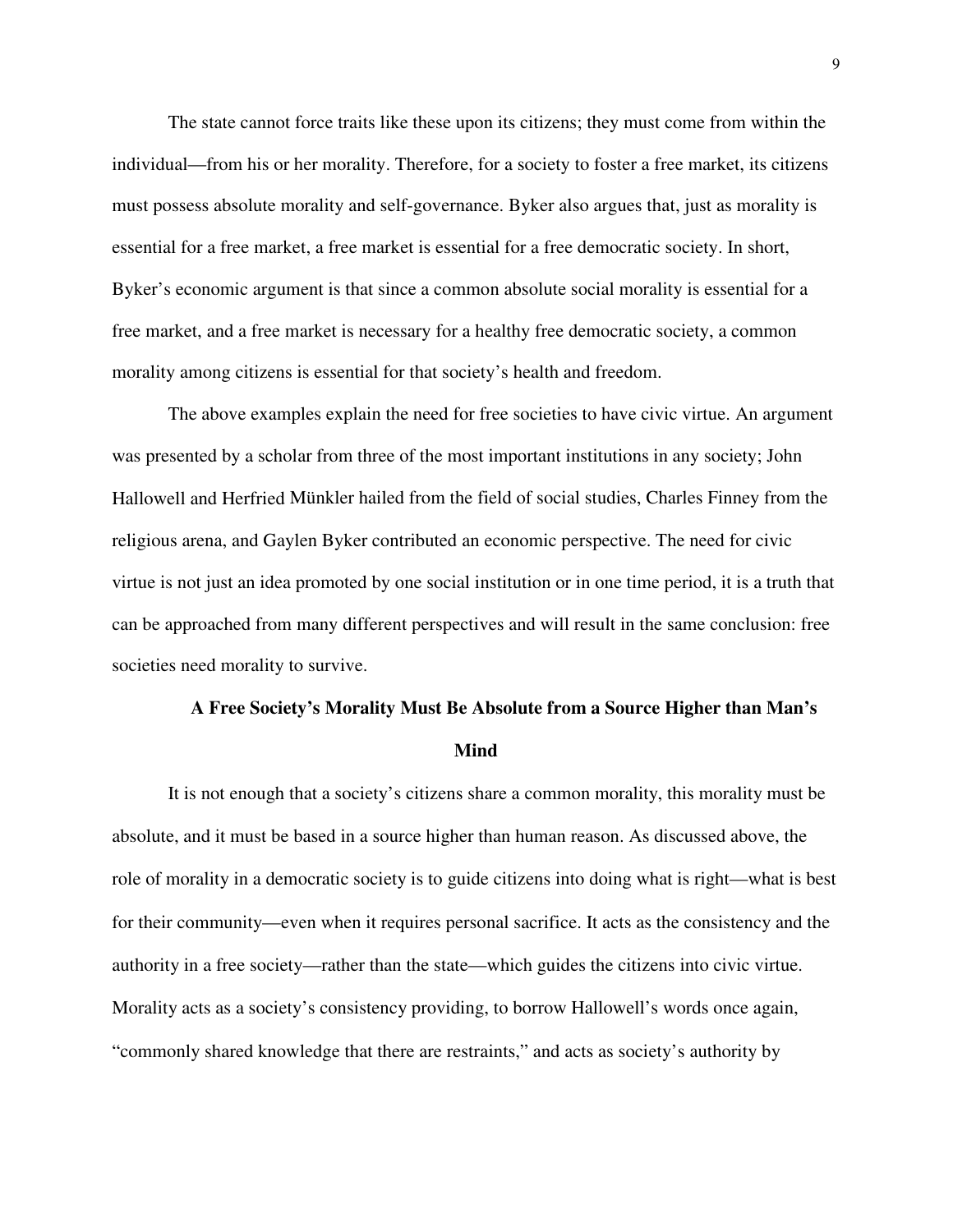providing the "willingness  $\dots$  to submit to those restraints." <sup>13</sup> If morality is based on human reason, it loses its consistency and its authority. The consistency disappears because the human mind is ever changing. Oscar Wilde put it succinctly: "The only thing that one really knows about human nature is that it changes. Change is the one quality we can predicate of it. The systems that fail are those that rely on the permanency of human nature." An example of the inconsistency and chaos that will come from a reliance on human reason instead of a higher authority can be found in the American and French Revolutions. The French and American revolutions shared many similarities. Both nations rebelled against an oppressive monarchy to gain the liberties they believed were their natural rights; both revolutions sought to replace their government with a representative republic; and both countries' ideas were based on Enlightenment philosophers' views. Why then, if the two revolutions shared much in origins and goals, did the French Revolution fail to produce the longstanding government they desired while the American Revolution resulted in a shining republic that has lasted over two centuries and remains the foremost example of freedom to the world?

The difference between the two revolutions that caused the failure of one and the success of the other was the basis in which the principles of the two revolutions were anchored. Both the French and the Americans based their revolutions on Enlightenment ideas, but the French founded these insights on the human mind and reason, whereas the Americans based them on an absolute, divine authority.

Because of this absolute basis, the majority of America's founders believed the liberties they defended were God-given, as evidenced in the opening lines of the *Declaration of Independence*: "We hold these truths to be self-evident, that all men are *created* equal, that they

<sup>10</sup> 

<sup>&</sup>lt;sup>13</sup> Hallowell, 64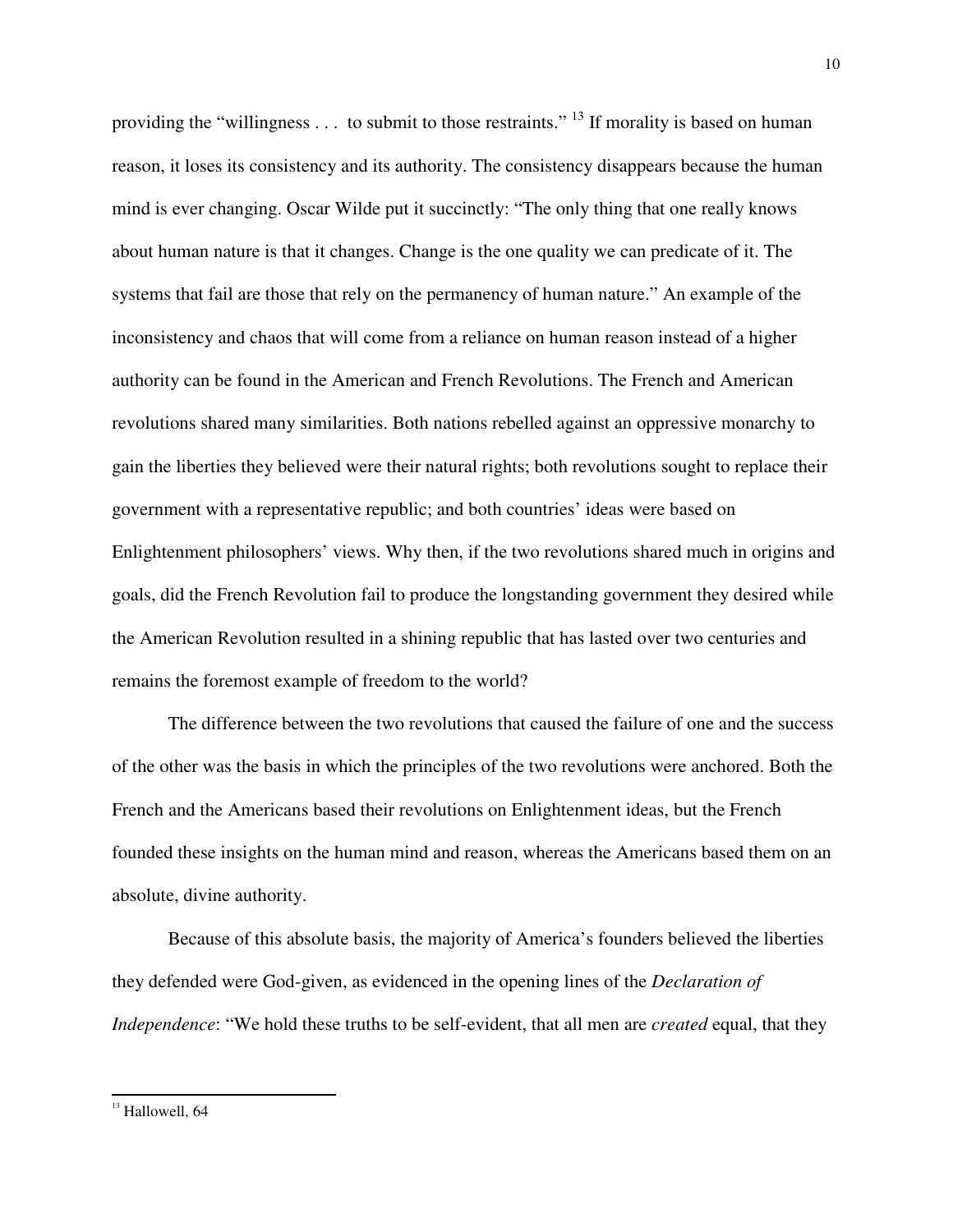are endowed by their *Creator* with certain unalienable rights." [emphasis added]<sup>14</sup> This passage clearly shows that America's founders believed that man was intentionally created by a personal being and that he received rights from his Creator that should never be taken away. Accepting the fact that these rights were God-given was particularly important to Jefferson, who asked in his *Notes on the State of Virginia*, "Can the liberties of a nation be thought secure when we have removed their only firm basis, a conviction in the minds of the people that these liberties are the gift of God?" <sup>15</sup> Here Jefferson stressed that the natural rights the colonists sought to gain originated from God, claiming that if one believed otherwise, there was nothing preventing these liberties from being taken away. In addition to anchoring in divine absolutes their belief of their rights, America's founders based their desire for a republic on the same authority. Thomas Paine railed against monarchies in *Common Sense*, claiming they were the ideas of "heathens" and that they could not be justified either by natural law or by scripture. He argued that God established a republican form of government for Israel to operate under and that this was the form of government that was most scripturally founded.<sup>16</sup> Benjamin Rush, another influential leader of the American Revolution, expressed in letters to John Adams and Thomas Jefferson that republican governments agreed with many principles of the Gospel and that they were the type of government that best supported the spread of the Gospel.<sup>17</sup> The well-known leaders of the revolution were not the only ones who based their support of republicanism on a higher authority. A resolution signed by the citizens of Malden, Massachusetts, is an example of the

<sup>&</sup>lt;sup>14</sup> Declaration of Independence.

<sup>&</sup>lt;sup>15</sup> Gertrude Himmelfarb, *Roads to Modernity: The British, French, and American Enlightenments* (New York, NY: Alfred A. Knopf, 2004), 208.

<sup>&</sup>lt;sup>16</sup> Paine, "Common Sense."

<sup>&</sup>lt;sup>17</sup> Mark A. Noll, *America's God: From Jonathan Edwards to Abraham Lincoln* (New York, NY: Oxford University Press, 2002), 68.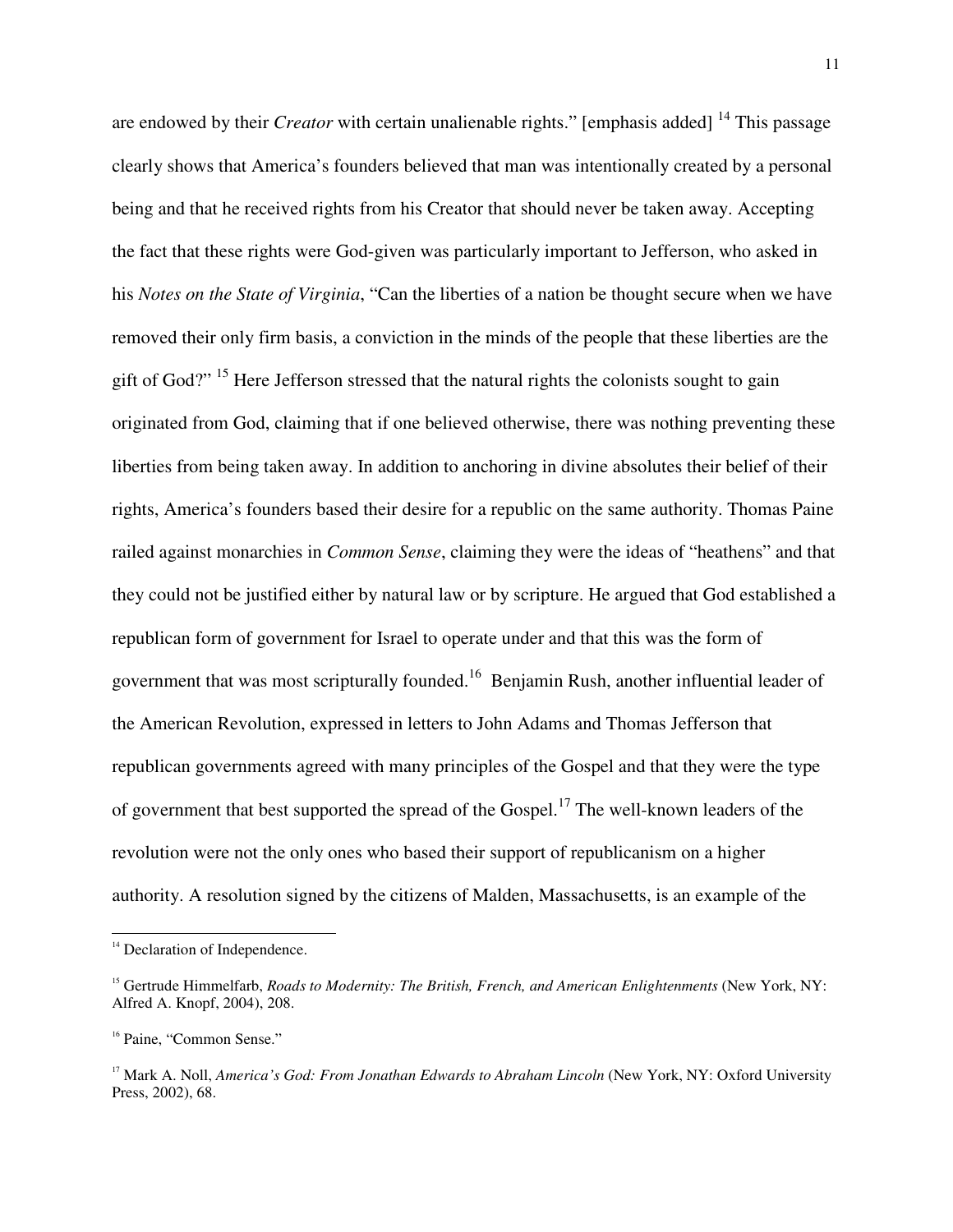general public advocating a republic as the right system of government based on divine mandate. The resolution stated that a republic was the only form of government these townspeople desired to live under, and that it was their duty as God's followers to form such a government.<sup>18</sup> Basing their support of republicanism on truths from a source greater than the human mind gave the colonists an anchor to hold the revolution's goals firm in the face of opposition and change.

The French, on the other hand, lacked this anchor. Although the French knew what they wanted to escape through their revolution—the inequality and oppression they faced under the monarchical form of government—the rights they desired and the ways in which they sought to gain these rights were based only on human reason. Reason replaced God, and religion was discredited because it was seen as an opposition to reason. Many of the *philosophes* believed that, for educated men, truth could be discovered and based not on God but on reason and science.<sup>19</sup> This belief caused many of those who followed the *philosophes* to discard the absolute authority of God and rely on that which the human mind conceived. During the first half of the revolution, there was a radical deChristianization in which the church was discredited and religion was replaced by reason. This destroyed any absolute foundation, which led to disunity of belief. When Robespierre came to power, he opposed the extreme atheism of deChristianization and instituted the Cult of the Supreme Being. Being a creation of the human mind, however, this did not last. Napoleon outlawed the cult soon after he came to power. During the revolution, there was no higher standard by which to judge truth, so there was nothing to hold one idea over another as more right. The cycle of governments that came to power throughout the French revolution proves this. Those who favored Montesquieu's system instituted the constitutional

<sup>&</sup>lt;sup>18</sup> Citizens of Malden Massachusetts, "America Should Declare Independence."

<sup>19</sup> Himmelfarb, *Roads to Modernity*, 151-156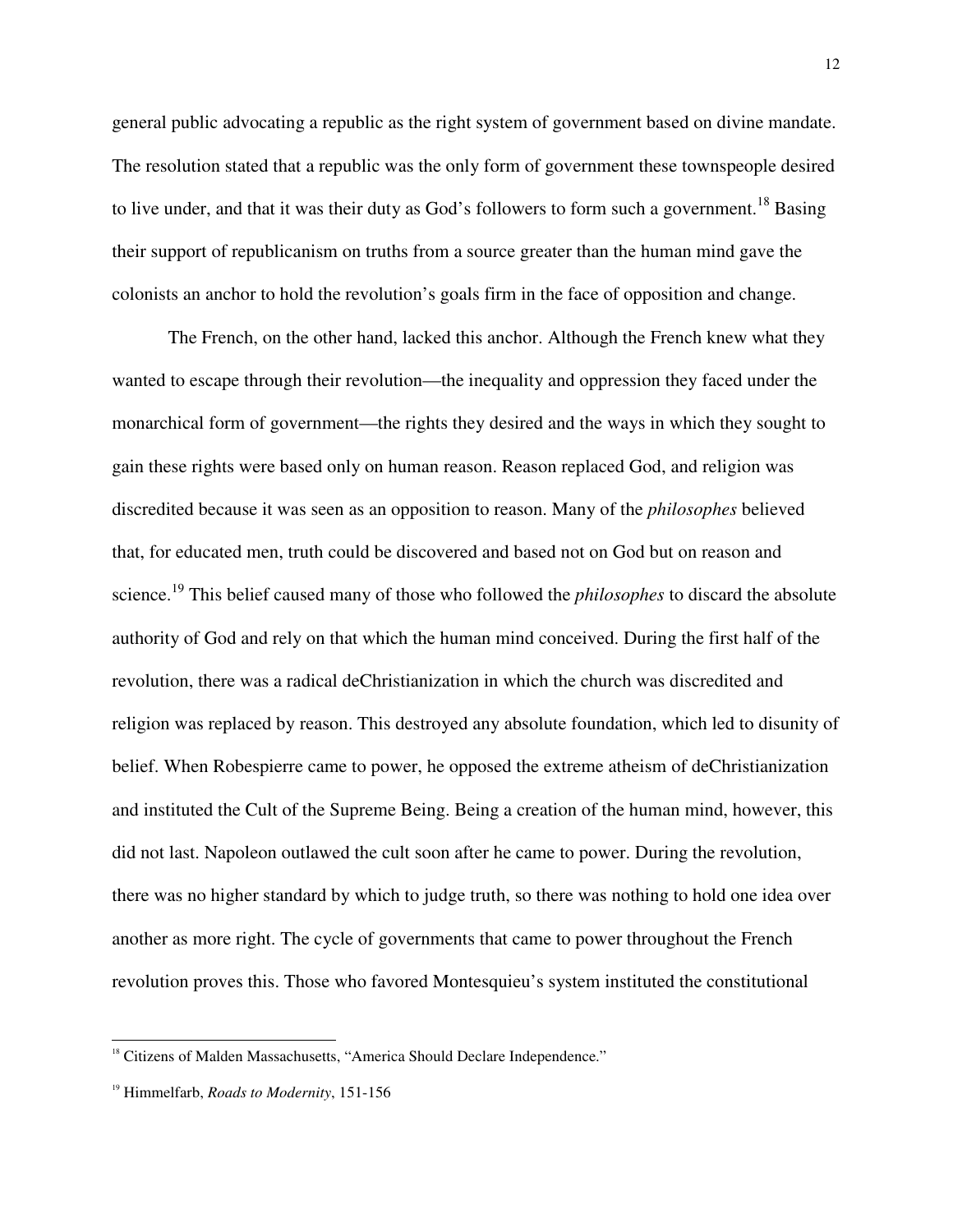monarchy, but they had no higher support for their views than those who argued for a republic and they were eventually overruled. Likewise, those who supported a republic had no better foundation for their beliefs than those who sought other forms of government, such as Napoleon and his empire. Had the French had an absolute authority by which to judge their views, they would have been more united in their ideas about what system of government to pursue. As it was, the absence of a foundation based on an unchanging authority led to disunity throughout the French revolution, resulting in the cycle of governments that failed to achieve the goals of the revolution.

A comparison of these two similar revolutions shows that if conviction is based in human reason, it will fail because of the instability of the human mind. Moreover, it loses its authoritative power because, being rooted in a human source, it has no higher authority than human desire. To provide a stable foundation to a free society, the morality upon which that society is based must be absolute and derived from a source higher than man's mind.

### **A History of America's Moral Foundation**

The religious beliefs of the founding fathers has always been a controversial topic. There are those who vehemently argue that the majority of the founding fathers were Christians and that America was created as a Christian nation, and there are equally as many who oppose this argument, claiming that those who formed America did so out of secular interests with only a passing thought to religious faith. <sup>20</sup> Those who take a stand, regardless of which side on which they stand, usually are guilty of twisting some facts and ignoring others. Even if all of the facts are properly presented, the definition of "Christian" is open to a wide variety of interpretations

<sup>20</sup> David Barton, *The Jefferson Lies: Exposing the Myths You've Always Believed About Thomas Jefferson* (Nashville: Thomas Nelson, 2012). ; "Christianity and America," accessed July 19, 2013, www.faithofourfathers.net.; "Our Founding Fathers Were Not Christian" (freethought.mbdojo.com, July 5, 2011), http://freethought.mbdojo.com/foundingfathers.html.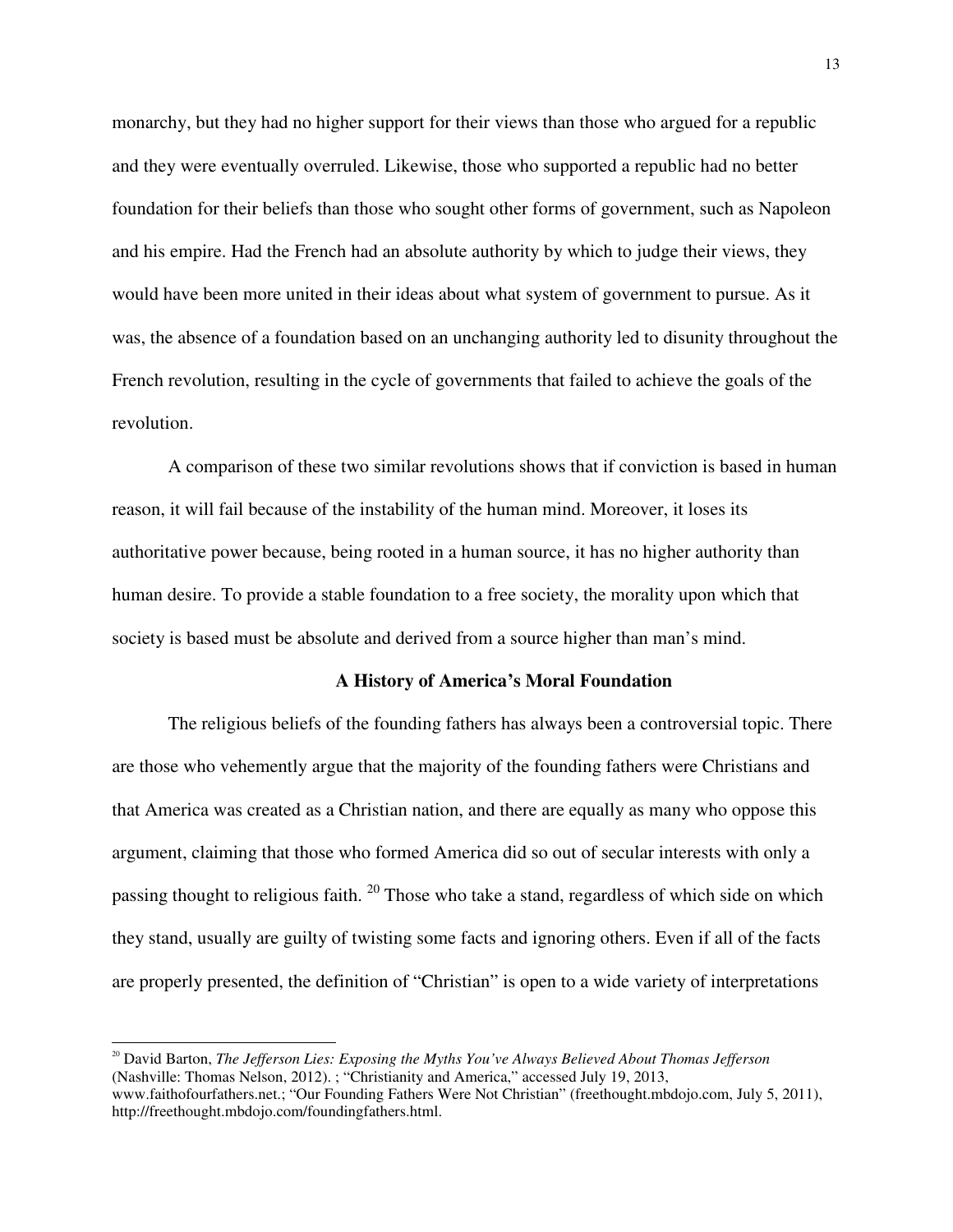that renders an overarching claim about the specific religious beliefs of the founders impractical. What cannot be debated, however, is that America was created upon a foundation of absolute morality. The men who founded America shared a common sense of morality, and they all believed this morality was given to them from a source higher than themselves. The men who worked together to develop the idea of America and ultimately create the new nation shared a common sense of virtue. Many of the American revolutionaries were Christians, and of those who were not, most still believed in God in a deistic sense and drew their morals from this belief. These moral principles served the founders in two ways: they led them to guide their lives by their morality, and they led them to create a form of government that relied on these morals.

First examine George Washington, America's patriarch. Although he was a very intelligent and capable man, he was by no means the most intellectually gifted of the founders. His vice president John Adams claimed that Washington was "too illiterate, unlearned, [and] unread." <sup>21</sup> Thomas Jefferson mentioned in a letter to Dr. Walter Jones that Washington's "mind" was great and powerful, without being of the very first order; his penetration strong, though, not so acute as that of a Newton, Bacon, or Locke." <sup>22</sup> However, what he may have lacked in highend intellectualism, he more than made up for in virtue. The well-known tale of Washington cutting down a cherry tree as a boy only to come clean to his father because he could not bring himself to tell a lie is folklore, but the principle of the story is rooted in truth: Washington possessed impeccable character. Thomas Jefferson, in the same letter quoted from above, highly praised Washington's character expressing things such as, "His integrity was most pure," and, "his character was, in its mass, perfect."  $^{23}$  Specific qualities that Jefferson admired in

<sup>&</sup>lt;sup>21</sup> George Wood, *Revolutionary Characters: What Made the Founders Different* (New York, NY: Penguin, 2006), 33.

 $22$  Thomas Jefferson, *Light and Liberty: Reflections on the Pursuit of Happiness*, ed. Eric Peterson (United States: Modern Library, 2005), 30.

 $^{23}$  Ibid 30-31.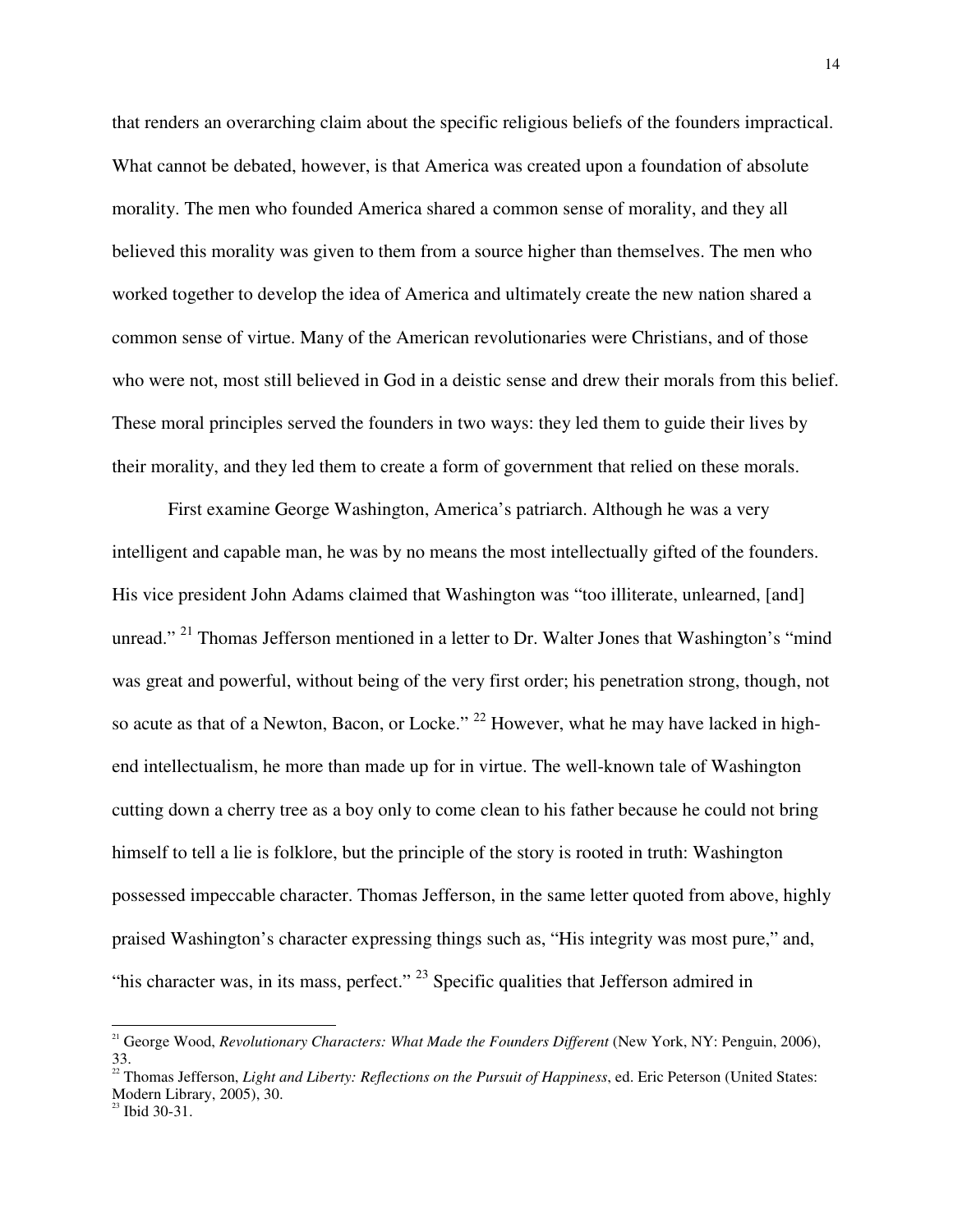Washington were his prudence, his desire for justice, and his selflessness. American Revolutionary historian Gordon Wood, in his book *Revolutionary Characters: What Made the Founders Different,* also highlights Washington's character, recounting an instance where Washington was offered shares in two canal companies. Washington was hesitant to accept these shares, fearing that it might tarnish his reputation if he was seen as accepting something that could be seen as a "pension" for his service as President. However, he did not want to appear ungrateful by not accepting the shares. This ethical dilemma caused Washington more anguish than it would have most, and he sought advice from many of his colleagues, including General Lafayette and Thomas Jefferson. In the end, he decided on a compromise, accepting the shares and then donating them to the (future) Washington and Lee University.  $24$  Washington could have gained significant personal assets by keeping the shares, but he chose instead to protect his integrity and not act in any way that could have been seen as unethical.

Washington's vice president John Adams was another founder with a strong personal morality. His moral foundation was, like Washington's, built from his childhood. He was raised a Christian with strong morals, and although he may have deviated from Evangelical theology in his adult life, he did not loosen his moral convictions.<sup>25</sup> His peers respected him highly for his strong sense of morality; Benjamin Franklin and Thomas Jefferson commented on his high honesty. <sup>26</sup> Adams was also a man of conviction who was willing to sacrifice personal gain in order to do the right thing. For example, Adams served as the attorney for the British soldiers accused of killing the colonists in the Boston Massacre. Although Adams was just as patriotic as any other colonist, he believed that the British soldiers deserved a fair trial, and he did not let his patriotic passions overrun his desire for justice. In the end, four of the six soldiers that Adams

 $24$  Wood, 44-45.

<sup>25</sup> David McCullough, *John Adams* (New York: Simon & Schuster, 2004), 18.

 $26$  Wood, 177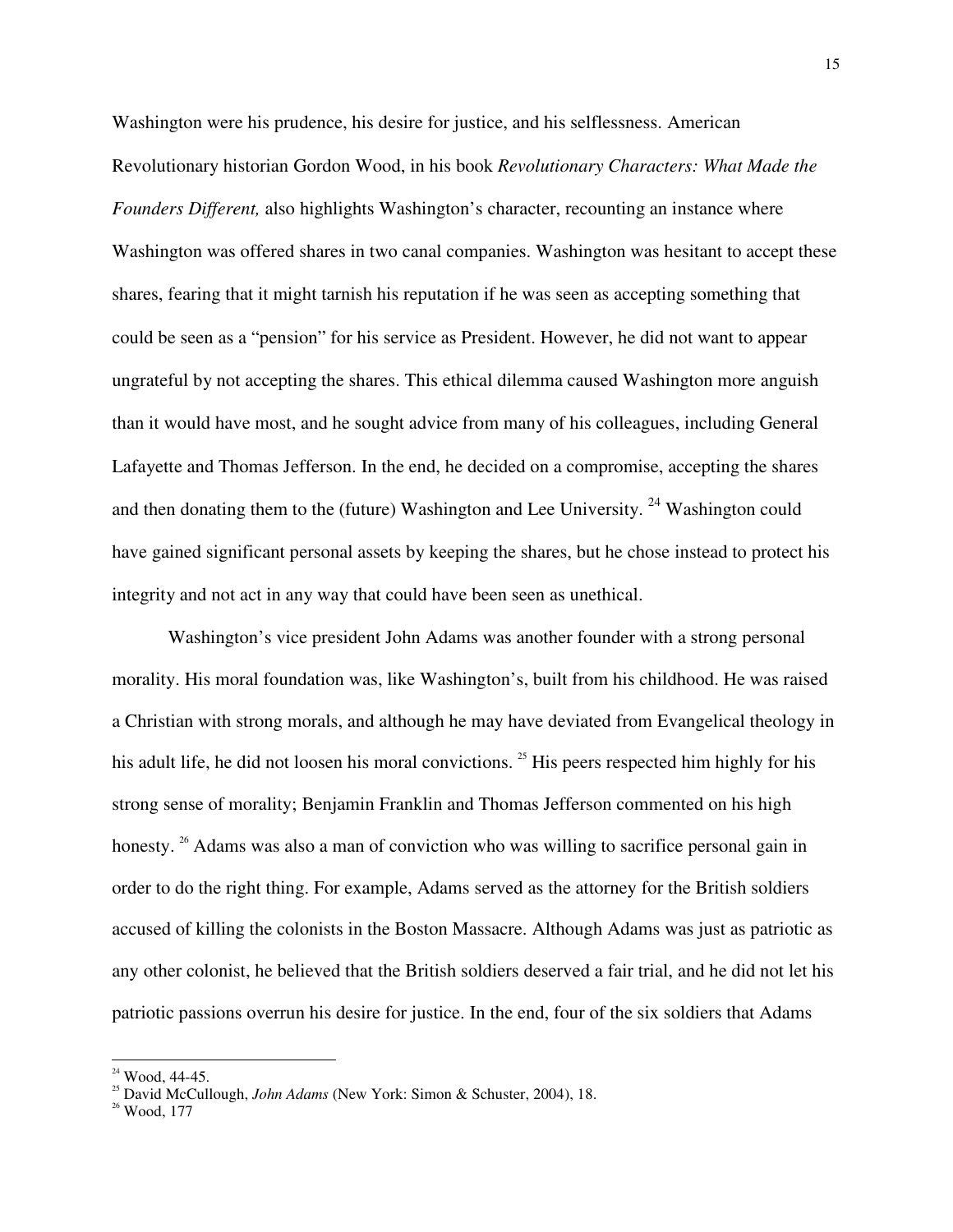represented were acquitted. Adams's role in this case hurt his law practice—over half of his clients left him—but he still believed that he had done the right thing in representing the soldiers for a fair trial.  $27$  In his diary a few years after the trial, Adams proclaimed that defending the soldiers was "one of the most gallant, generous, manly and disinterested actions of my whole life, and one of the best Pieces of Service I ever rendered my Country." [sic] <sup>28</sup> Willing to suffer setbacks for practicing his values, Adams clearly held his morality in high regard.

Thomas Jefferson also valued morality and virtue highly and wrote extensively on the subject. The question of Jefferson's personal faith is too deep to address in full in this essay, as there have been numerous books written from both sides of the argument, but it is apparent from Jefferson's own writing that he was not a Christian in the sense of believing in an active and personal God whom one's belief in is necessary for salvation.<sup>29</sup> However, his lack of Christian conviction did not affect his morality. He believed that Jesus was the highest example of morality and strove to live his life following Jesus's example and encouraged his countrymen to do the same. For example, he once wrote to a friend on the importance of truth, insisting that at all times the exact truth was the right answer. He claimed that honesty would be beneficial down the road. <sup>30</sup> In another letter, he explained that neither money, nor fame, nor science—even the earth itself—was more important than morality and that it would be better to give all of these up than to act immorally. <sup>31</sup> Jefferson's writings point to a high standard of personal morality that

<sup>&</sup>lt;sup>27</sup> "Key Figures in the Boston Massacre Trials" (University of Missouri-Kansas City School of Law, n.d.), http://law2.umkc.edu/faculty/projects/ftrials/bostonmassacre/keyfigures.html.

<sup>&</sup>lt;sup>28</sup> "The Boston Massacre Trials" (John Adams Historical Society, n.d.), http://www.john-adamsheritage.com/boston-massacre-trials/.

<sup>&</sup>lt;sup>29</sup> In a letter from Jefferson to Benjamin Rush in 1803: Jefferson called himself a "Christian," but was quick to specify that he was only a Christian in the sense that he followed Jesus's teachings and tried to live by them, but did not believe that Jesus was anything more than a morally excellent man. (Jefferson, 36)

In a later letter to another friend, Jefferson critiqued Christianity harshly, declaring the gospels to be shams, nothing more than "vulgar ignorance, . . . superstitions, fanaticism, and fabrications." (Jefferson, 34)

See also: David Barton, *The Jefferson Lies: Exposing the Myths You've Always Believed About Thomas Jefferson* (Nashville: Thomas Nelson, 2012).

<sup>&</sup>lt;sup>30</sup> Jefferson, 23.

 $31$  Jefferson, 52.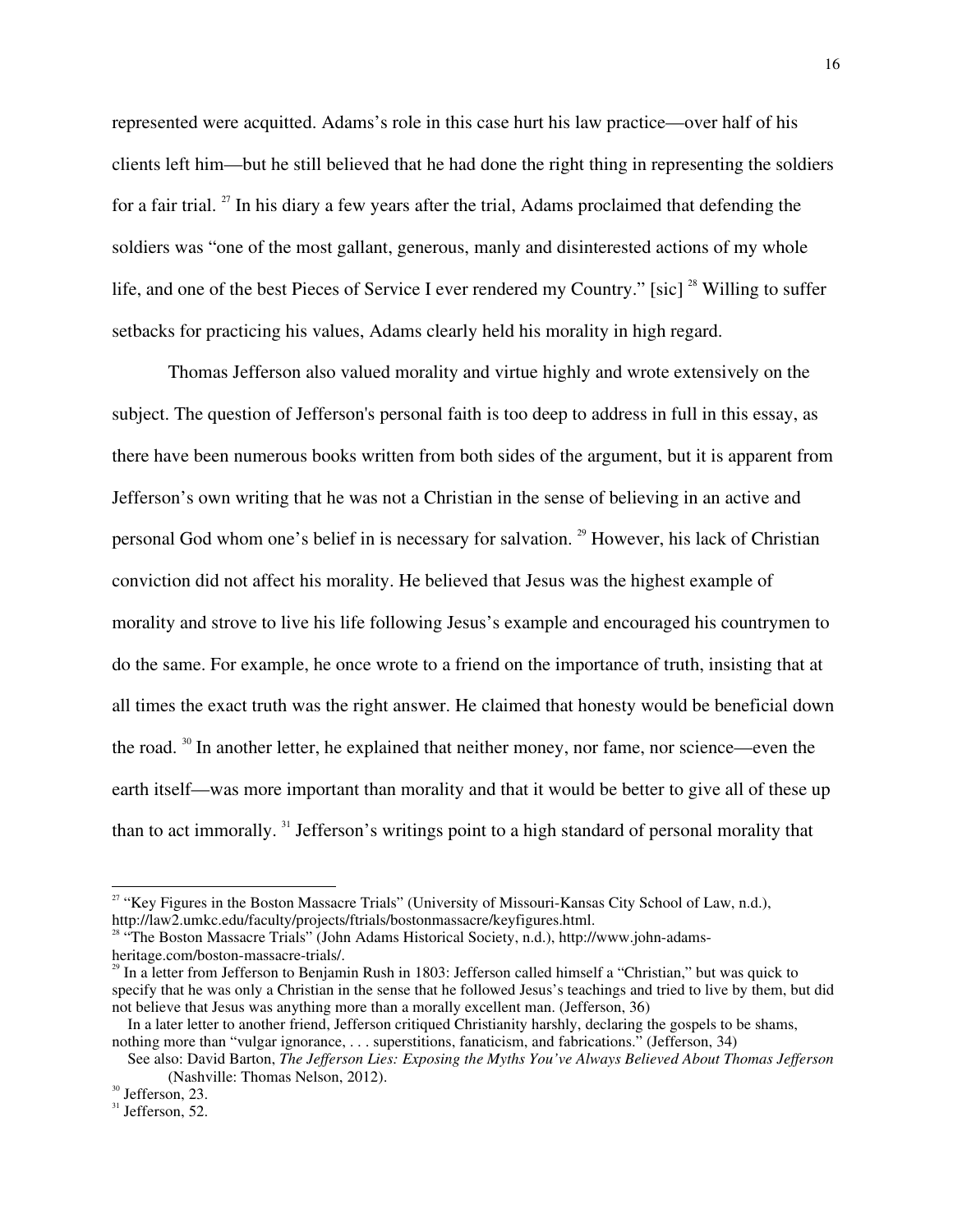was also pushed upon his fellow patriots whom he encouraged to value morality as highly as did he.

The only founder who perhaps wrote more on the subject of virtue than Thomas Jefferson is Benjamin Franklin, author of *Poor Richard's Almanac,* which was full of wisdom and advice. Franklin was yet another patriot whose strong sense of morality contributed to America's moral foundation. As the oldest of the founders, Franklin enjoyed the position of the most experienced in life, and his experiences had instilled in him a virtue that he held in high honor. He filled *Poor Richard* with adages advocating industry, financial prudence, and humility. In addition to his Almanac, Franklin had "Thirteen Moral Virtues," which included topics such as temperance, justice, chastity, and humility.  $32$  He explained that he ultimately wanted to acquire all of the thirteen virtues, and as such, would practice habituating one at a time until he had achieved his goal. He organized each of the virtues in the order that he thought would be the best order of approach and sought to master one and then move on to the next. Ideas like this are what helped Franklin live his life according to the high standards of virtue which he set out for himself.

The aforementioned men were by no means perfect. Washington owned slaves, Jefferson is rumored to have fathered many children out of wedlock, Adams was a harsh father at times, and Franklin drank too much. However, these men were but human and could be expected to fail morally at times. These failures, however, were exceptions to the strong moral character that these men held.

The founders held virtue in high regard for more than just personal good. The founding fathers believed that virtue was necessary for the stability of the nation they sought to form. They wanted a government that would offer its citizens unprecedented freedoms but they knew that these freedoms could not go unfettered. To sustain a free government, the people of America had

<sup>&</sup>lt;sup>32</sup> The Norton Anthology of American Literature, vol. 1, 2 vols., 8th ed (New York: W. W. Norton & Company, 2012), 534-535.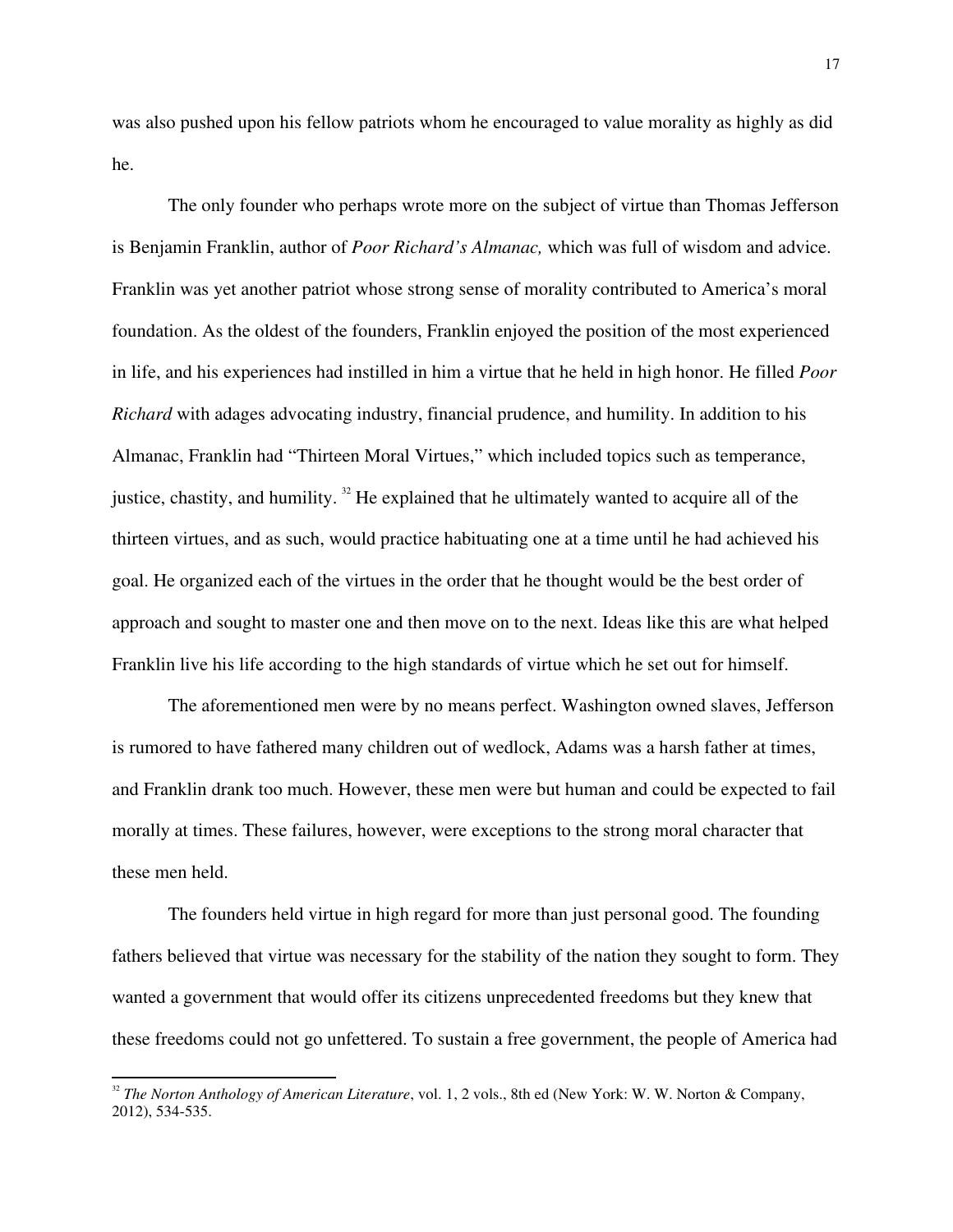to possess enough civic virtue to restrain themselves where government would not. In his farewell address to the nation, Washington insisted that religion and the virtue in which it resulted were vital to a republic.

"Of all the dispositions and habits which lead to political prosperity, religion and morality are indispensable supports. In vain would that man claim the tribute of patriotism, who should labor to subvert these great pillars of human happiness, these firmest props of the duties of men and citizens. The mere politician, equally with the pious man, ought to respect and to cherish them. A volume could not trace all their connections with private and public felicity.  $33$ 

Indispensable supports. Clearly, the man who led America in the Revolution and for eight years as her first president believed that the morality of her citizens and its absolute source were vital to the survival of the Republic. John Adams held this belief just as strongly as did Washington, contending that, "We have no government armed with power capable of contending with human passions unbridled by morality and religion."<sup>34</sup> He believed that all governments relied on the morality of their people, but when government gave their citizens more freedoms, the need for public virtue was even more critical—"*morality alone* … can establish the principles upon which freedom can securely stand. The *only* foundation of a free constitution is pure virtue" [emphasis added]. <sup>35</sup> Adams strongly believed that America would only function if her people possessed this sense of virtue, not only in a general sense because she was a free society, but because of the very nature of America's Constitution. He insisted that the Constitution, which set tight limits on the government's power to ensure that it's role would remain limited, was "inadequate" for governing a people who were not sufficiently self-governed. <sup>36</sup> The word Adams uses here—inadequate—suggests that he believed that the amount of freedom given to the people is the very aspect of the Constitution that would render it void in an immoral society. The Constitution is inadequate to govern such a people, because the Constitution in itself does not

 $33$  Washington.

<sup>&</sup>lt;sup>34</sup> "Ouotes on Virtue" (The American Institute for Liberty, 2009), www.liberty1.org/virtue.

<sup>&</sup>lt;sup>35</sup> Ibid

<sup>&</sup>lt;sup>36</sup> "Quotes on Virtue" (The American Institute for Liberty, 2009), www.liberty1.org/virtue.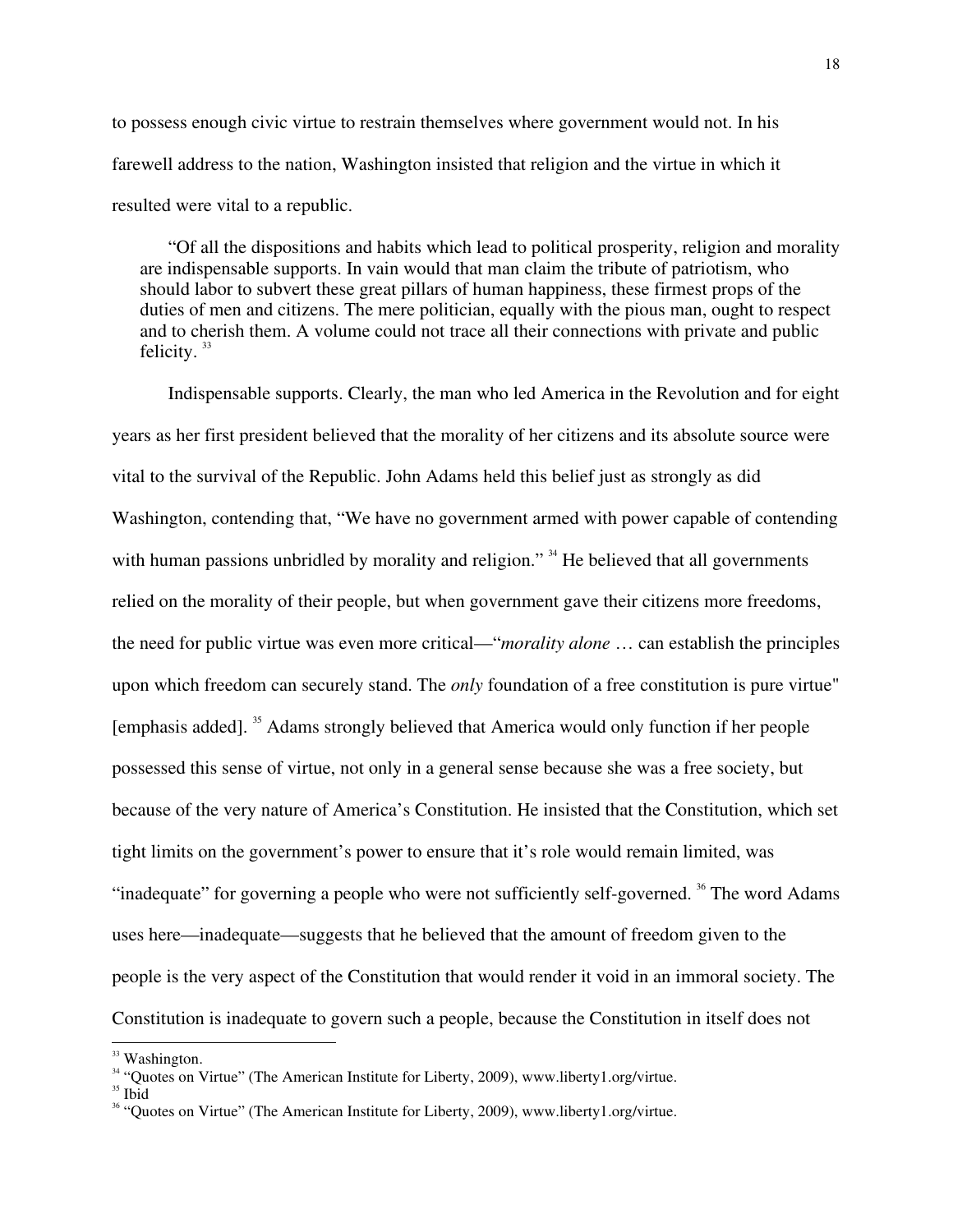give the government an abundance of power. It allows American people vast amounts of freedom on the premise that these freedoms would be restrained by the men's and women's personal morality. If the people under this constitutional government were to not govern themselves, the government established by the Constitution could work. Adams's beliefs here follow the same principle as Charles Finney's idea of government, that a minimalist government representative of the people would only result in a successful society if the people upheld civic virtue out of their own will. Adams argued that the Constitutional government of the new America depended on the foundation of morality held up by the American citizens and that if this foundation was destroyed, the government could not stand.

Like Washington and Adams, Jefferson also believed that a strong sense of virtue among citizens of a free nation was vital to the health and freedom of that nation. Jefferson offered his own explanation of what public virtue was in his mind, and his view was identical to Gaylen Byker—civic virtue was citizens' willingness to sacrifice their personal desires for the good of the community. "Virtue may be defined as the love of the laws and of our country. As such love requires a constant preference of public to private interest, it is the source of all private virtue."<sup>37</sup> Here Jefferson explains that one's love of his country should motivate him to prefer his nation's well-being over his personal well-being. He believed that this moral mindset was necessary to sustain America. "It is in the manners and spirit of a people which preserve a republic in vigour [sic]… degeneracy in these is a canker which soon eats into the heart of its laws and constitution." <sup>38</sup> If the people lost their morality, their lack of virtue would degrade the Constitution and the government to the point of failure.

The theme that morality was necessary in a free society was not limited to only the presidents and famous founders. Political scientists Charles Hyneman and Donald Lutz

 $37$  Ibid

<sup>&</sup>lt;sup>38</sup> Quotes on Virtue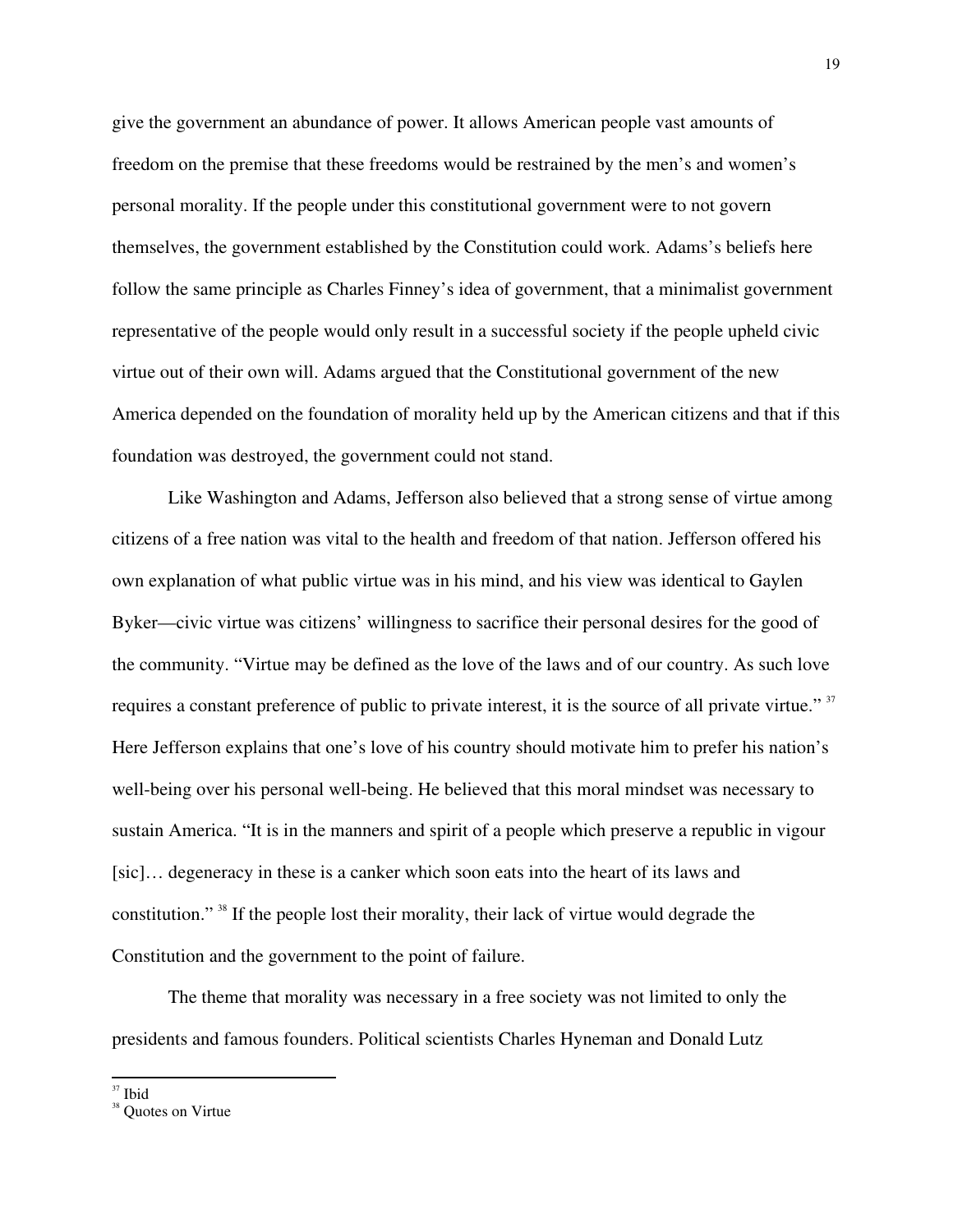undertook a thorough study in which they analyzed every piece of American political writing from the revolutionary era, and found that in those documents there was an overwhelming theme of the importance of morality in a free government. <sup>39</sup> Obviously, it was not just the most popular minds that agreed with this sentiment. The majority of those taking an active part in the politics of the new America agreed that if their experiment in democracy was going to work, the citizens needed civic virtue.

Benjamin Franklin went even further in this belief, claiming that a society that neglected morals would soon lose its freedom and need the control of a stronger government. "Only a virtuous people are capable of freedom. As nations become more corrupt and vicious, they have more need of masters." <sup>40</sup> This is nearly identical to Charles Finney's later argument that the level of self-governance of the people was the determining factor in what type of government was best for that particular society. He and Franklin would both agree that societies with less morals— "more corrupt and vicious"—would need a more controlling form of government.<sup>41</sup> When people's morals do not restrain them from harming each other and in turn society, their government must step in and do the job. This would infringe upon the freedoms that the citizens enjoy, but it would be necessary for the health of the society. Take, for example, the stop-andfrisk laws in New York City. Those against the laws insist that they violate the  $4<sup>th</sup>$  Amendment because they subject citizens to search and seizure without due process. On the flip side, the police and the politicians in favor of these laws argue that these programs are necessary to curb the violence the city experiences. If the citizens were guided by a stronger sense of morality rather than given to their selfish violence, these laws would not be needed because the people would restrain themselves from acting violently. As it is, however, the lack of self-governance

<sup>&</sup>lt;sup>39</sup> K. Alan Snyder, *If The Foundations Are Destroyed: Biblical Principles and Civil Government* (United States: Xulon Press, 2010), 145.

<sup>40</sup> K. Alan Snyder, "Great Quotes by Benjamin Franklin" (Pondering Princinples), accessed August 6, 2013, http://ponderingprinciples.com/quotes/franklin/.

 $41$  Ibid.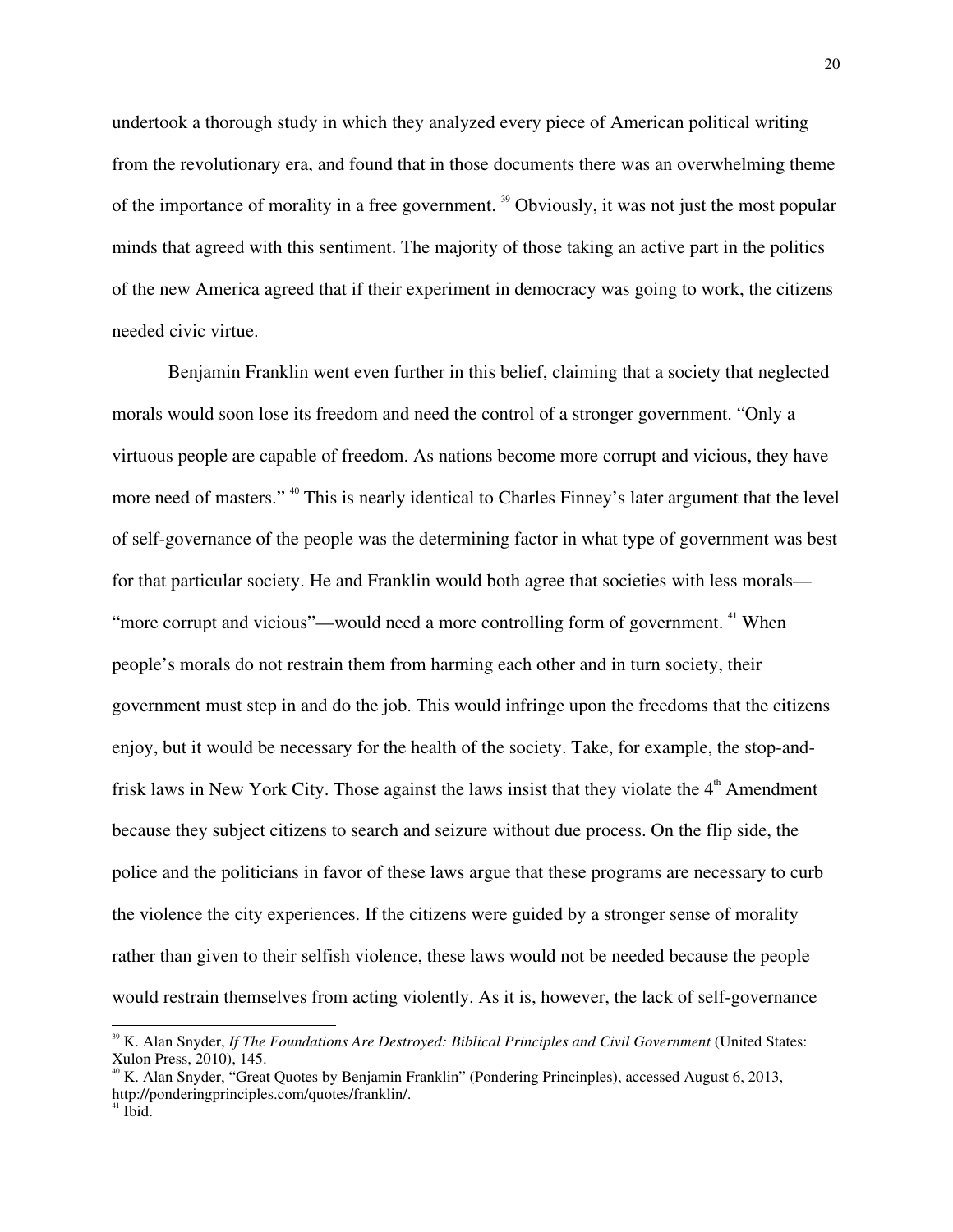necessitates—in law enforcement's eyes—the tradeoff of freedom and privacy for security that the stop and frisk laws offer. This is an example of what Franklin and Finney argued, that the less self-governance a people had, the more controlling government they would need. The impassioned Patrick Henry advanced this argument a step further, claiming that tyrants found their way to power when the people of a nation neglected their morality.  $42$  This is the argument that John Hallowell elaborated on in *The Moral Foundation of Democracy*, where he laid out a progression of an immoral society which ultimately ends in tyranny. He explained how the people would begin resenting any form of control, including self-control by their own morals. They would divide into three classes: those hungry for power, those hungry for money, and those with little interest in power and even less money. Conflict would arise between the classes and eventually the third class would choose a leader to protect themselves from the first two classes. This leader would begin as a national hero but, as with anyone in a position of power who lacks self-governance, would thirst for greater and greater power and gradually would begin ruling with a heavier fist. The leader who was supposed to protect the people's interests would eventually end up using the people to advance his own interests, ending in tyranny.<sup>43</sup> This theory is an elaboration on Henry's claim that "tyrants forge their chains" when the citizens of a nation lose their personal morality. <sup>44</sup> Although a society that loses its morals may not experience this exact regression into tyranny step by step, it will eventually give itself to a more controlling form of government. A democracy cannot work if a society's citizens are not self-governed by a common sense of morals; the society loses its common direction and source of guidance. For the society to remain stable, it must have a source of direction and guidance, and in the place of a common morality by which the citizens guide themselves steps a leader who will guide the

<sup>&</sup>lt;sup>42</sup> Quotes on Morality

 $43$  Hallowell, 111-112.

<sup>&</sup>lt;sup>44</sup> Ouotes on Virtue.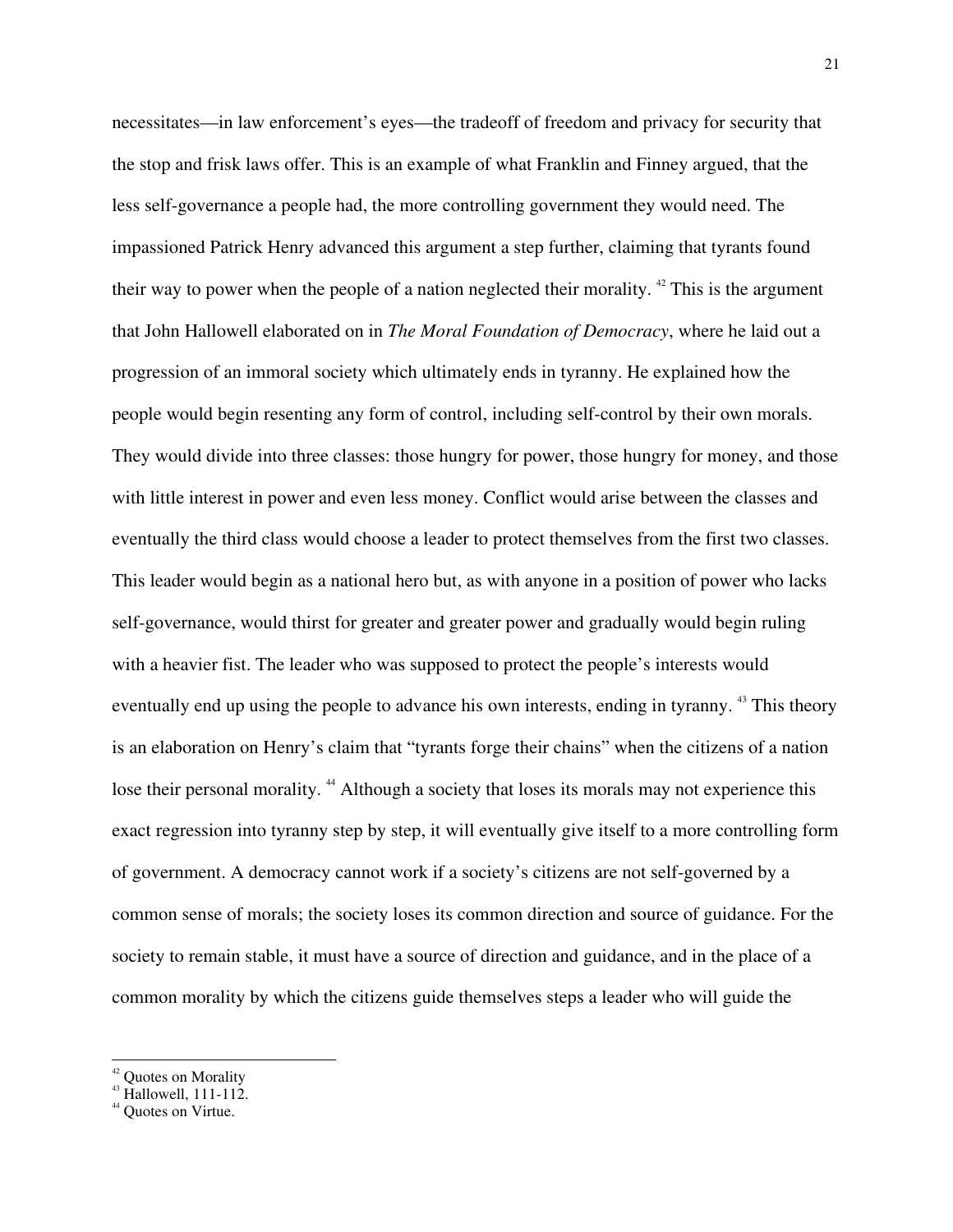people. This leader will begin running the society the way he thinks best, which will inevitably lead to him forcing his will upon the people, ending in tyranny. The only way to maintain a free society is for that society to get its source of common guidance from its citizens' common sense of civic virtue and morality.

### **Social Morality in American History**

The idea of democracy in America worked because her citizens had this common morality at her inception and continued this civic virtue for many years down the road. The shared absolute value system allowed the American people to guide themselves in lives in which the government did not interfere. A popular theory has become cliché, that America was founded as a "Christian nation." This is not entirely true. Many of the original Americans were Christians, but the country was founded with an emphasis on religious freedom which would allow the practice of any religion. Oppression from the state church of England was a major factor in the decision to form a new nation, and the founders of this new nation were not going to begin another country with a state controlled religion. In 1790, shortly before the Bill of Rights went into effect, a group of Jews sent a letter to George Washington asking for assurance that their religious liberties would not be infringed upon. In his response, Washington praised America and her citizens for being an example to mankind of unparalleled liberty and reassured the Jews that the American government did not allow discrimination against people based on religion. All that was asked of any American citizen was that he conduct himself with prudence, and they would be allowed to exercise their religious freedom however they so chose. <sup>45</sup> Twelve years later, Thomas Jefferson received a similar letter from Baptists in Danbury Connecticut, asking the president for assurance that they would not be persecuted by the state on account of their religious preferences. Jefferson replied that he believed that religion was a matter to be kept

<sup>&</sup>lt;sup>45</sup> George Washington, "George Washington's 1790 Letter to Touro Synagogue" (Americans United for Separation of Church and State, 1790), https://www.au.org/files/images/page\_photos/washingtons-letter-to-touro.pdf.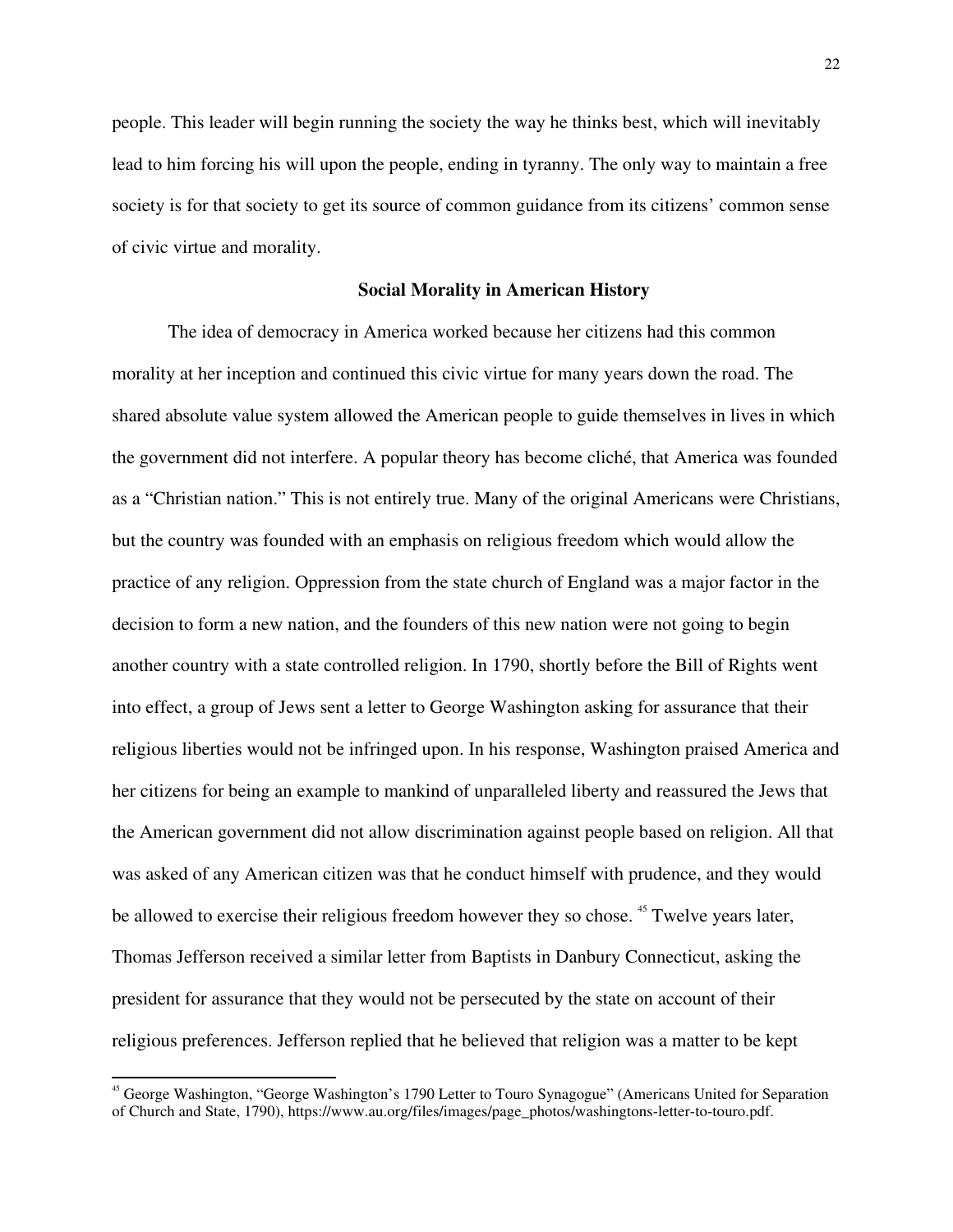"between a man and his God," and that there was a "wall of separation between Church and State," guaranteeing that the state would not interfere with anyone's freedom of religion.<sup>46</sup> Jefferson cited the First Amendment, which guarantees freedom of religion and forbids the government to establish a state religion. This amendment quickly dispels the myth that America was founded as a Christian nation. It can be more accurately stated that America was founded as a moral nation.

However, although America did not sponsor an official state religion, Americans' religious beliefs did act as an anchor for their morality that stabilized their free society. From her beginnings, American society was rooted in religion; religion was a major player in the population of the new world, the Revolution, and the formation of young America's society.

In the seventeenth and eighteenth centuries, Europeans began leaving their native countries for the New World for a variety of reasons, but one of the primary reasons was the search for religious freedom. England ran a state church system and required her citizens to practice Christianity in the manner decided by the Church of England. Those who disagreed with England's way of worship could be fined or imprisoned. Many citizens wanted to worship differently but were prohibited. To solve this problem, they emigrated to Holland early in the seventeenth century where they could worship freely as they desired, but the situation was not ideal. Life in Holland was strenuous and began causing the Separatists to age more quickly than usual. Also, William Bradford wrote in *Plimoth Plantation,* living among the Dutch was offering temptations to the Puritans' children to stray from their Christian morals into "extravagant and

<sup>46</sup> Thomas Jefferson, *The Writings of Thomas Jefferson*, ed. Albert E. Bergh, vol. 16 (Washington, D.C.: The Thomas Jefferson Memorial Association of the United States, 1904), 281-282.

This letter is the origin of the phrase "separation of church and state," which is commonly misinterpreted to mean that the church should have no influence in matters of the state. When read in context, however, it can clearly be seen to mean that the state is to have no control over how the church exercises its freedom of religion. Rather than a restriction placed on the church, it is a restriction placed on the state to protect the church from governmental control.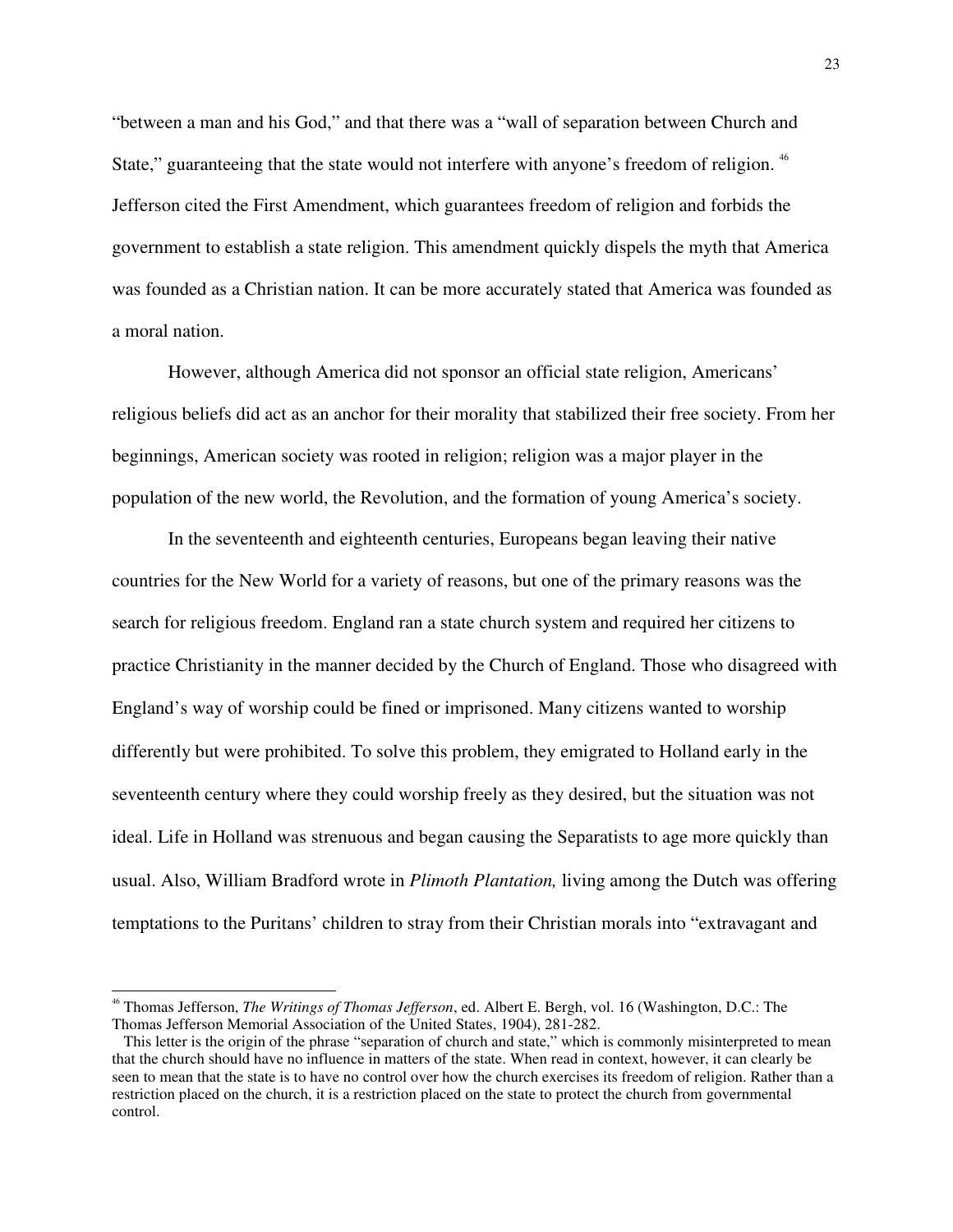dangerous courses." <sup>47</sup> Once more, the Puritans decided to move their families to another place. This time, motivated in part by the religious liberties it would offer and in part by the opportunity to bring the Christian message to unreached areas, they decided to travel to the New World across the Atlantic. <sup>48</sup> The Puritans knew that this move would be difficult, but they were willing to face the challenges in exchange for the freedom that life in the New World offered. The Christian colonists were not the only people to take up life in the New World, but they were by far the largest demographic. Patricia Bonomi, professor of history at NYU, claims that the colonies were almost entirely protestant. <sup>49</sup> In his article *Religion and the American Revolution*, Derek Davis backs up Bonomi's lofty claim with more detailed information, citing historian Mark Knoll explaining that three-fourths of the colonists were Protestant Christians.<sup>50</sup> The faith of these colonists played a large role in their daily actions as they guided their lives by the principles given to them by the Bible. To them, daily decisions were not just made on the basis of what seemed best to them, but what was the righteous and moral thing to do in any given circumstance. Davis worded it clearly when he wrote that for the Puritans, "All aspects of life . . . needed to be brought into subjection to God."<sup>51</sup> They valued their faith highly and sought to live out the morals that their Christianity taught.

It was, in fact, this strong religious conviction that played a major role in the colonists' decision to rebel against England and form a new nation. Derek Davis claimed that religion influenced the colonists so much that the sole reason for the Revolution was the colonists' belief

<sup>47</sup> William Bradford, *Of Plimoth Plantation* (Boston, MA: Wright & Potter Printing Co, 1952), 32.

<sup>48</sup> Ibid., 32-35.

<sup>49</sup> Patricia U. Bonomi, "'Hippocrates' Twins': Religion and Politics in the American Revolution.," *The History Teacher (Long Beach, Calif.)* 29 (February 1996): 137–144.

<sup>50</sup> Derek H. Davis, "Religion and the American Revolution," *Journal of Church & State* 36, no. 4 (September 1994): 713.

 $51$  Ibid 714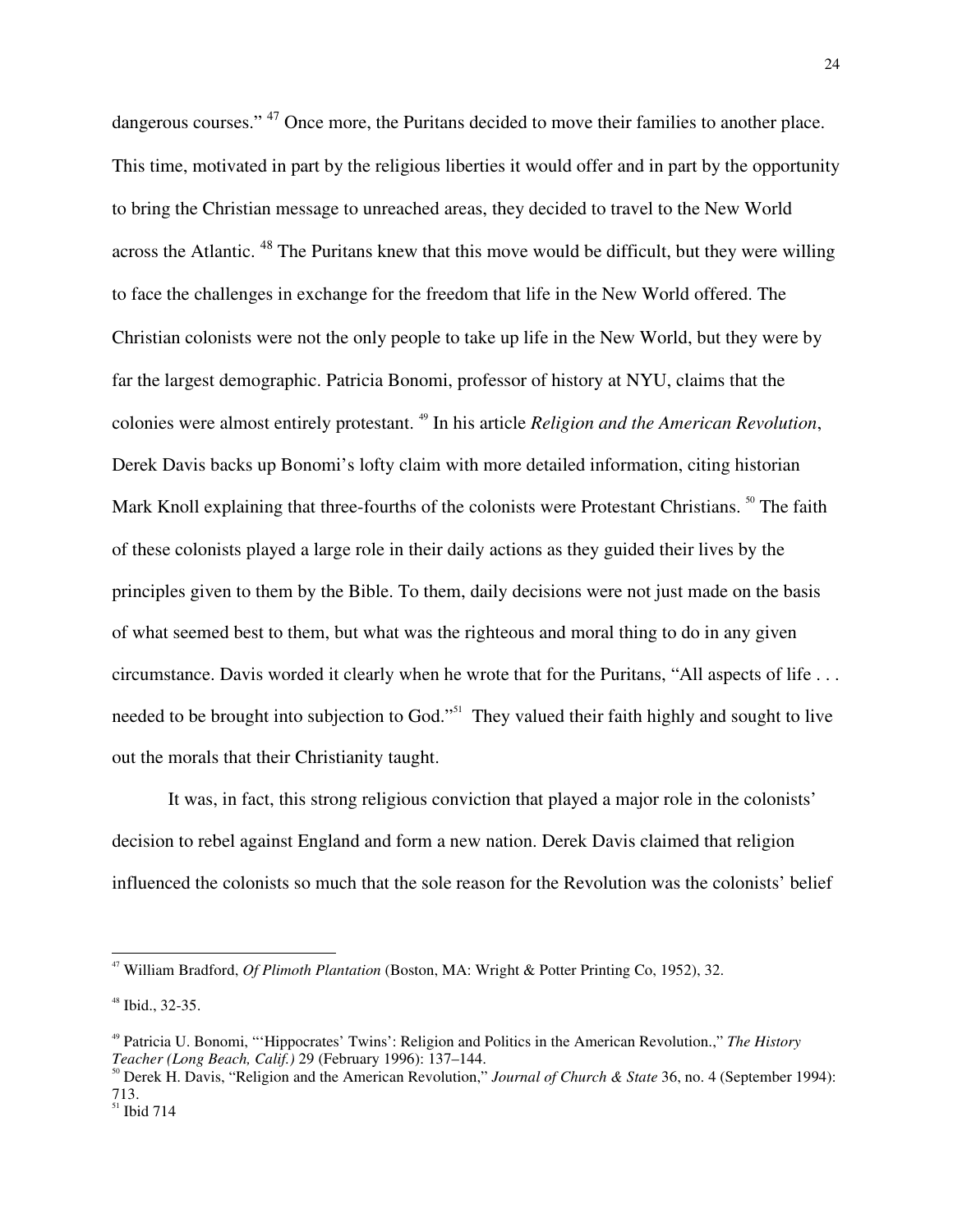that they were doing God's work.<sup>52</sup> While this may be a bit of an overstatement, the colonists' religious beliefs were the main source of justification for their rebellion. The colonists believed that they had God-given rights to certain liberties and privileges, such as religious freedom and the right to representation in government, and when these liberties were infringed upon by the British government, the colonists thought that they had the right, and even the duty, to rebel against the British government and form their own government that would liberally offer these freedoms. The opening paragraph of the *Declaration of Independence* addresses this:

When in the course of human events it becomes necessary for one people to dissolve the political bands which have connected them with another and to assume among the powers of the earth, the separate and equal station to which the Laws of Nature and of Nature's God entitle them  $\ldots$ <sup>53</sup>

Every one of the signers of the *Declaration,* representing the colonists as a whole, believed that God gave man rights, and that when these rights were violated, it was necessary for the people whose rights were being taken to rebel against the violators. This statement is only in the introduction of the *Declaration* and commonly gets overlooked, but the fact that it is only a short part of the document and comes with no explanation does not mean that it is inconsequential. On the contrary, that this statement receives no accompanying reasoning or explanation speaks volumes because it shows that this is an *a priori* belief. It needs no further justification—it is known to be true by all. Jefferson was able to be so concise in this section of the Declaration because he knew that the logic of the statement needed no further support. One of Jefferson's inspirations in this belief was John Locke, who wrote in his *Second Treatise of Civil Government* that if a government was using illicit force against its people, then the people had the right to use force to remove that government from power.<sup>54</sup> The founding fathers

<sup>52</sup> Davis, 709.

<sup>&</sup>lt;sup>53</sup> Thomas Jefferson, "Declaration of Independence" (The History Channel Website, n.d.), http://www.history.com/topics/read-the-declaration-of-independence.

<sup>&</sup>lt;sup>54</sup> John Locke, "Right of Revolution: John Locke, Second Treatise" (University of Chicago Press, 1690), http://press-pubs.uchicago.edu/founders/documents/v1ch3s2.html.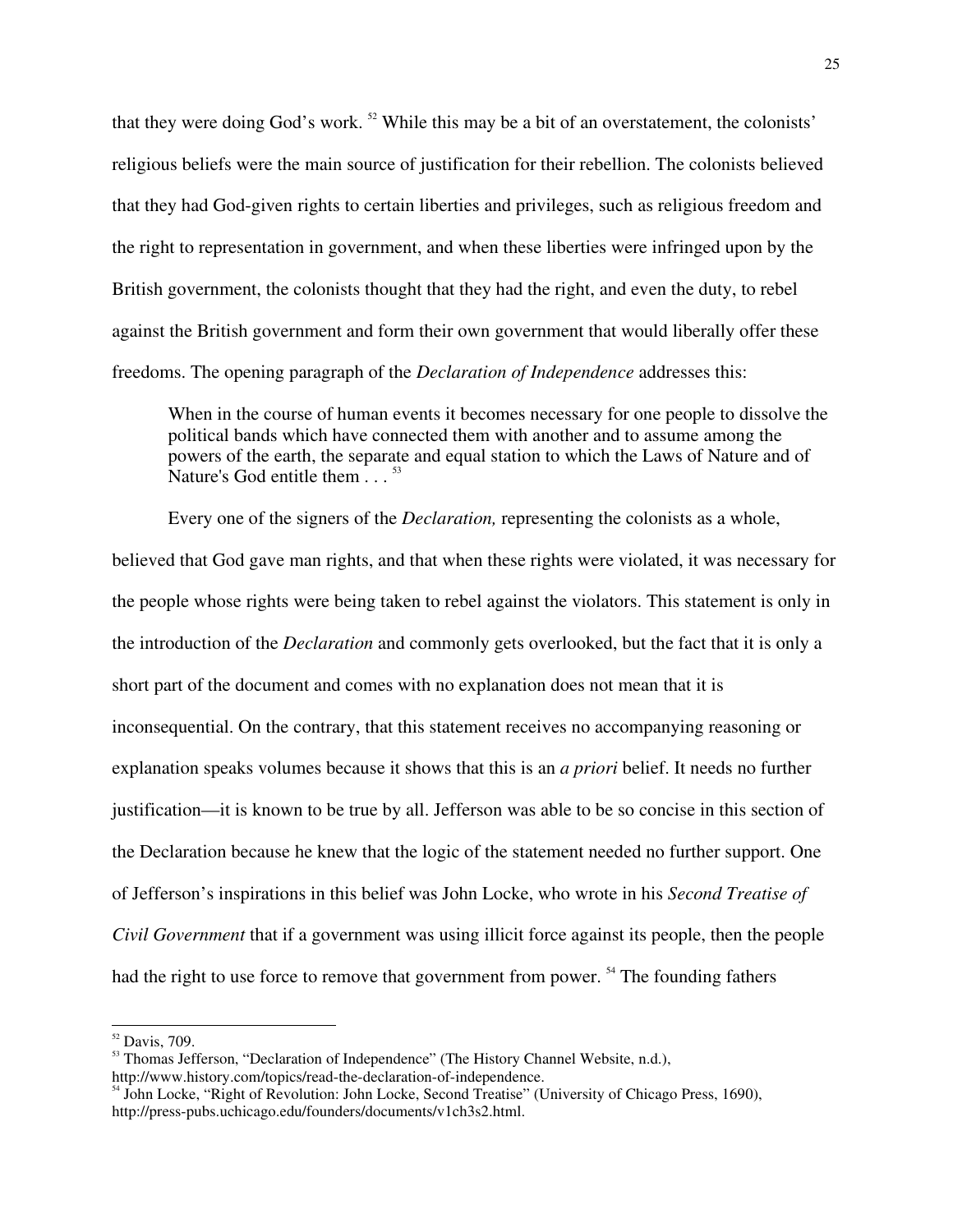believed that God had given them rights and that He had also given them the right to defend those rights against an invasive government. A dangerous and costly war in which America would be greatly outmatched was not the preferred path of action for the colonists, but when it became apparent that this was the only course through which they would be able to win their rights, they felt justified in war because they were fighting for rights which were were God given.

After convincing the colonists to come to the New World and giving them justification in revolution for a new government, religion and morality continued to play a large role in America by shaping her culture and society. Although America's Constitution prohibited a national religion, American society was deeply religious and Americans were expected to conform to moral standards based in religious beliefs. Donald Scott refers to this concept as a "Creedal society:" a society in which the people conform to standards not only out of religious conviction, but because it is the national norm.<sup>55</sup> Moral standards dictated by Christianity were social norms, and living in accordance to those standards was considered to be the only acceptable way to live.

The influence of Christianity did not stop at causing Americans to live moral lives. Christianity's influence, and the resulting morality, permeated society even further. Many Americans believed that God wanted their new nation to be His nation, spreading the message of the Gospel to the rest of the world, especially the unreached areas of the world such as Western America and Latin America. This idea was first promulgated by the Puritans. Before the idea of a separate nation had even been conceived, John Winthrop in 1630 proclaimed that the colony in the New World to which the Puritans were traveling would be a "City on a Hill," referring to Matthew 5:14, and that the world would see them as an example of Godliness and virtue. <sup>56</sup> This

<sup>55</sup> Scott, Donald M. "The Religious Origins of Manifest Destiny." Divining America, TeacherServe©. National Humanities Center. 9/7/13. <http://nationalhumanitiescenter.org/tserve/nineteen/nkeyinfo/mandestiny.htm> ushistory.org, "Massachusetts Bay — 'The City Upon a Hill'" (Independence Hall Association, September 7, 2013), http://www.ushistory.org/us/3c.asp.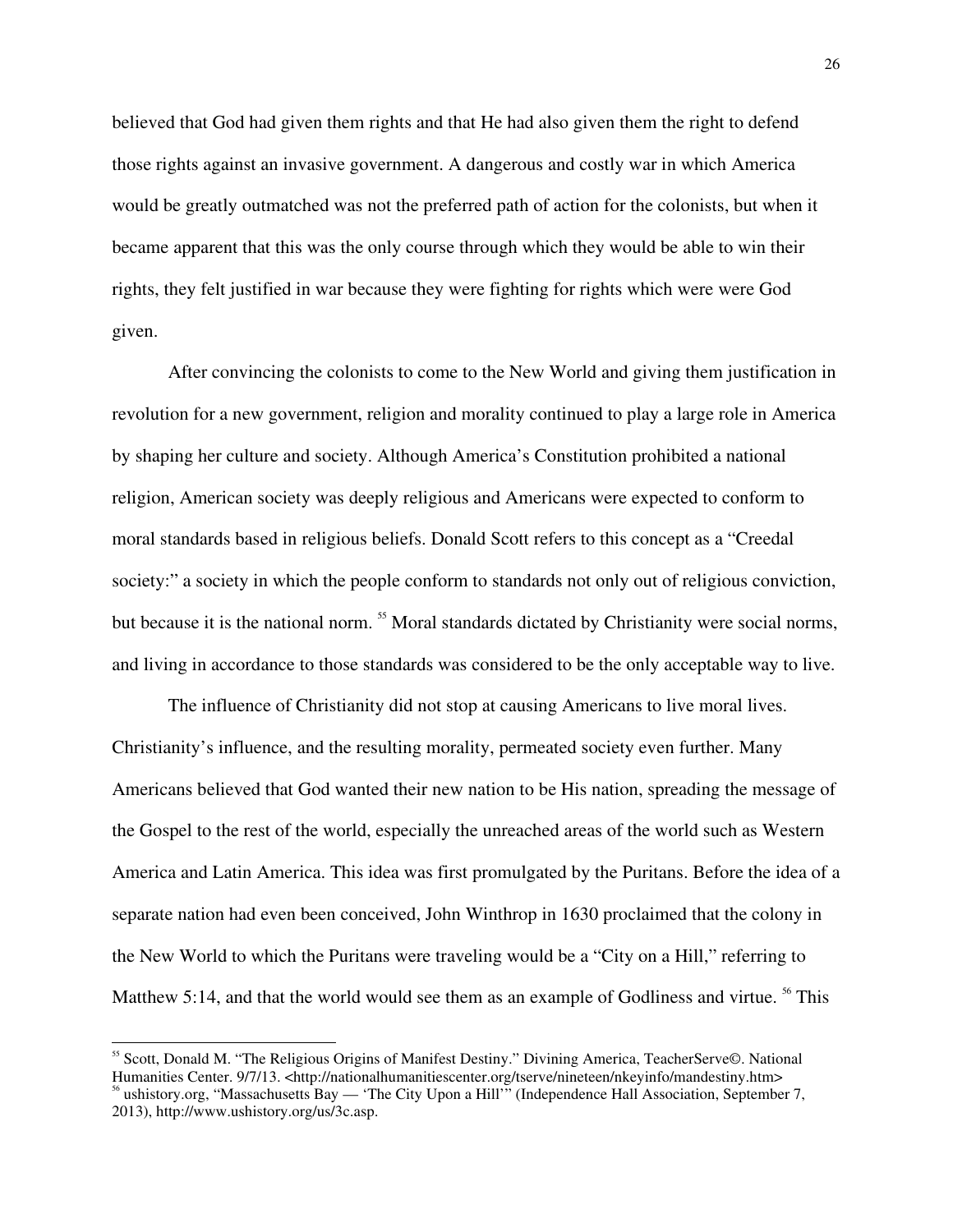idea that God had called Americans to spread His gospel persisted throughout America's colonial period and when the colonies became a nation, the idea of a divine purpose found its way into the people's image of their new nation. By the early nineteenth century, this idea had a name: Manifest Destiny. This belief was not just something held by religious leaders—it was widely shared by Americans in general. One evidence of this is America's use of manifest destiny to unapologetically justify the war with Mexico and westward expansion. Robert Walker, Secretary of Treasury from 1845-1849, believed that America should annex Texas as a way to spread their Christian influence further west because "A higher than earthly power . . . has selected our great and happy country as a model and ultimate centre of attraction for all nations of the world."<sup>57</sup> The fact that manifest destiny was able to influence America's foreign policy attests to how widespread the influence of Christianity and morality was in American society.

Another example of the strength of religious and moral conviction across the nation arose before and during the Civil War. Slavery was, of course, one of the most significant issues leading up to the conflict between the North and the South, and some of the most compelling arguments for both those for and against slavery were moral arguments. Pro-slavery advocates argued that the Bible never specifically prohibited slavery and therefore it was acceptable. Some took it even further, claiming that the Bible advocated slavery, citing Genesis 9, where Noah curses the descendants of Ham to be slaves of Japheth's descendants. They claimed that whites were Japheth's descendants and blacks were Ham's so slavery was simply the result of the curse. Abolitionists argued that slavery was against God's law because of the way it was practiced in the South. Even if slavery of any sort could be Biblically justified, the abusive treatment that the slaves were subject to in America was patently immoral. <sup>58</sup> Midway through the 1860s, The Bible

 $<sup>57</sup>$  Daniel Walker Howe, What Hath God Wrought: The Transformation of America, 1815-1848 (New York: Oxford</sup> University Press, 2009). 704

<sup>58</sup> Mark A. Noll, *The Civil War as a Theological Crisis*, The Steven and Janice Brose Lectures in the Civil War Era (Chapel Hill: University of North Carolina Press, 2006), 31-50.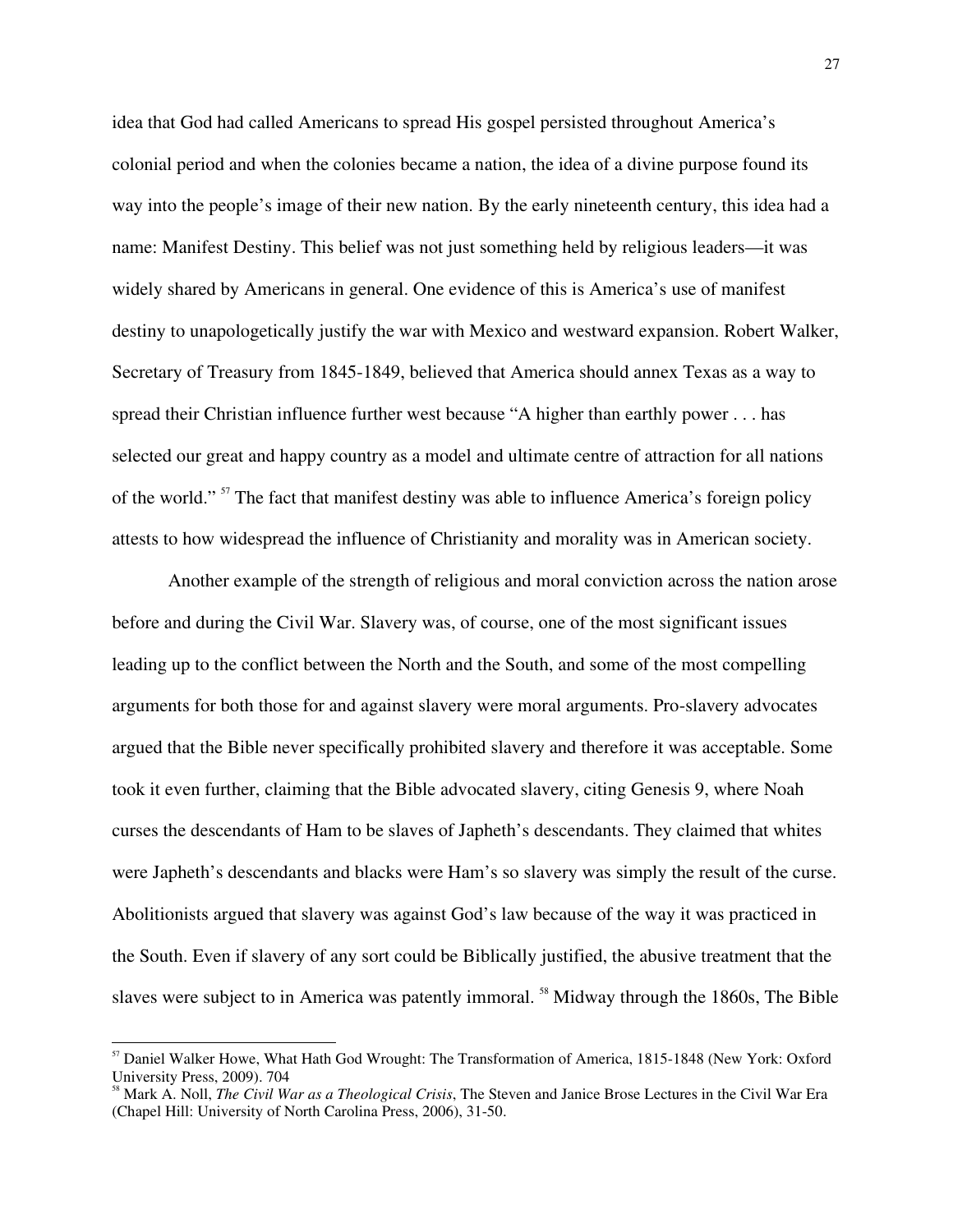and morality were again evoked to justify or condemn the South's secession from the Union. The South believed that the war was partially a battle for their freedom to interpret the Bible the way they had been regarding slavery: if slavery was outlawed, they felt that they would not be able to freely exercise their religion. The North, on the other hand, believed that the war was a fight for equality of man, and the ethical treatment of everyone, which they believed to be moral issues. On both sides, there were those who believed that the war was God's will and it was brought about by Providence, notes theologian and historian Mark Noll in his book *The Civil War as a Theological Crisis.* This paper does not seek to argue the validity of either of the sides' use of morality as an argument for their respective positions. However, the existence of the moral arguments demonstrates once again how heavy the influence of morality was in America in the middle of the nineteenth century. The Civil War was one of the most significant events in America's history, and the fact that morality played such a large role in both sides' arguments over the issues of the war shows how deeply entrenched in society morality was.

Perhaps the most compelling evidence of America's strong morality, though, comes in the observations of Alexis de Tocqueville in his seminal work *Democracy in America.*  Tocqueville and a colleague were sent by the French government to America to study America's prison system, but while they were in America, they also studied American society and how America's democracy was attained and sustained. One of the major factors in the stability of America's democracy, he found, was her people's strong morals. He noted that America was a particularly religious society. He writes that the religious nature of America was the first aspect of the society to catch his attention when he came to the country and that the longer he resided in America, the more apparent America's deep religious roots became. One particular point he noted about American society's religious holdings was the relation in America between religion and liberty. Tocqueville wrote that in France, religion and freedom worked against each other,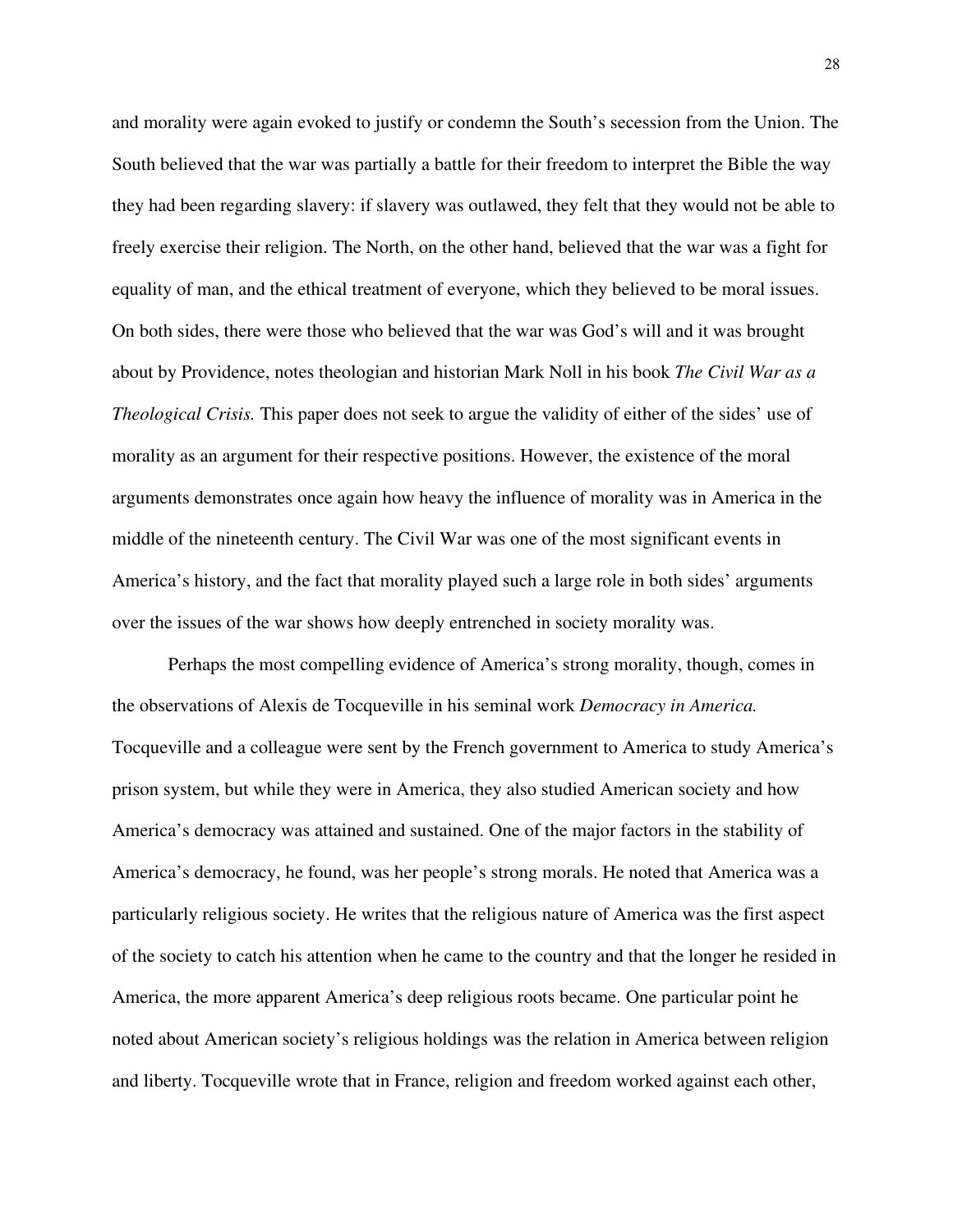but in America they worked together. Different religions were represented—most of them some variety of Christianity—and some people practiced their religion more out of habit than out of conviction, but the majority of Americans at that time followed a religious creed and drew their morality from that creed. Tocqueville argued that this common sense of morality gave Americans a higher authority by which to judge their moral choices and held in check the liberty that was given to the Americans through their democracy. <sup>59</sup> This point mirrors the founding fathers' argument that a democracy was a government meant for a moral people.

It is clear that America was built upon a solid foundation of morality and virtue, and that these values continued to run strongly through American society for many years after the nation won her independence. When the revolutionaries founded the nation upon the Constitution and the freedoms that accompanied it, they knew that the democracy would only work if the American people held onto moral values. These values remained strong in America during the end of the eighteenth century and throughout the nineteenth century, as evidenced by the popularity of the Manifest Destiny doctrine, the moral arguments of the Civil War, and outside observations such as Alexis de Tocqueville's *Democracy in America*. Although the influence of morality in American society ebbed and flowed slightly throughout America's early existence, values remained the foundation upon which the unprecedented liberty of the United States was built and flourished. The morality provided the restraints which held in check the people's personal freedoms, largely keeping them from using their freedom in ways that were destructive to society. It provided the self-governance that allowed the American people to live under a minimally restrictive government, possessing enough civic virtue to make decisions that were beneficial to their society in the long term rather than only satisfying their immediate desires. As

<sup>&</sup>lt;sup>59</sup> Alexis de Tocqueville, *Democracy in America* (Saunders and Otley, 1835).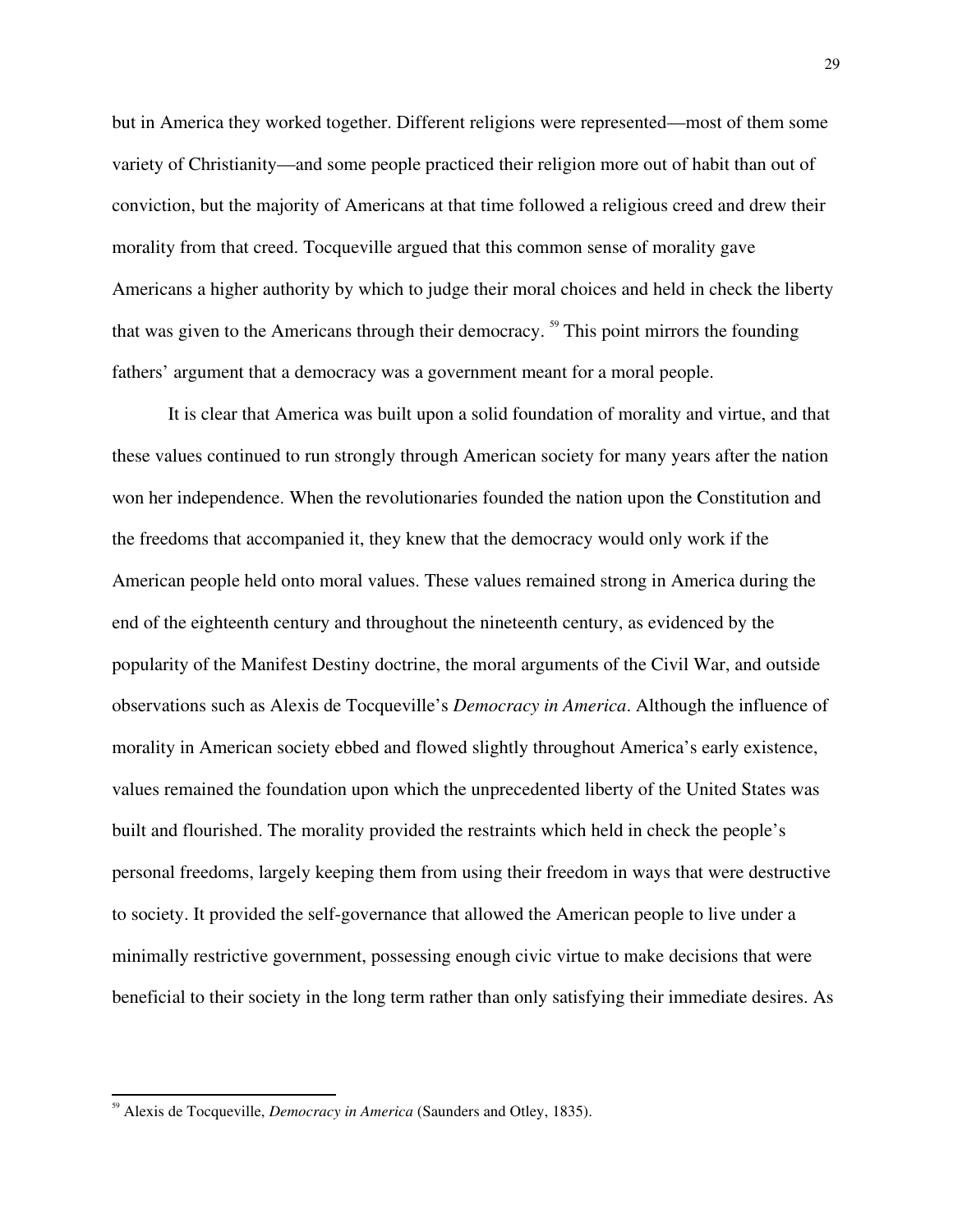long as this moral foundation remained in place, America's democratic freedom would be able to withstand threats that it would face from both outside forces and from within.

### **The Postmodern Threat**

The biggest threat to America's democratic society and minimalistic government today is not a political revolution or a foreign force. It is a worldview that seeks to undermine the foundation upon which America established her liberty. In the age of the Enlightenment when America was born, a "Modern" worldview reigned. <sup>60</sup> Modernism was the belief in Enlightenment ideas such as reason, science, objectivity, and absolutes. In a Modernist's world, there was absolute truth, which could be revealed to man through reason and science. The human mind and personal experiences were subject to universal truths and could not change them, only discover them. This view is demonstrated by two of the most significant documents of the era, America's *Declaration of Independence*, and France's *Declaration of Rights of Man and Citizen.*  Both of these documents allude to self-evident and inalienable rights that need not be justified and cannot be taken away. John Locke wrote that the equality of man and man's right of life, liberty, and property were inherent rights that were unveiled through reason. "The state of nature has a law of nature to govern it, which obliges every one: and reason, which is that law, teaches all mankind, who will but consult it, that being all equal and independent, no one ought to harm another in his life, health, liberty, or possessions." <sup>61</sup> Here he explains that natural law, which governs mankind and his societies, gives these rights to man, and that reason is the teacher that reveals this truth. In this Modern mindset, man's mind does not actually come up with anything new, but simply discovers an absolute truth; truth is not dependent on humans. Morality was also a revealed absolute truth in Modernism. Just like with the rights of life, liberty, and property,

 $60$  To avoid confusion, whenever the term "Modern" is used in this paper to refer to the worldview of the Modern Age, it will be capitalized. If the term appears uncapitalized, it should be read in the more general sense, meaning "Of or relating to present times."

<sup>61</sup> John Locke, *Second Treatise on Civil Government* (Constitution.org, 1690), http://www.constitution.org/jl/2ndtreat.htm.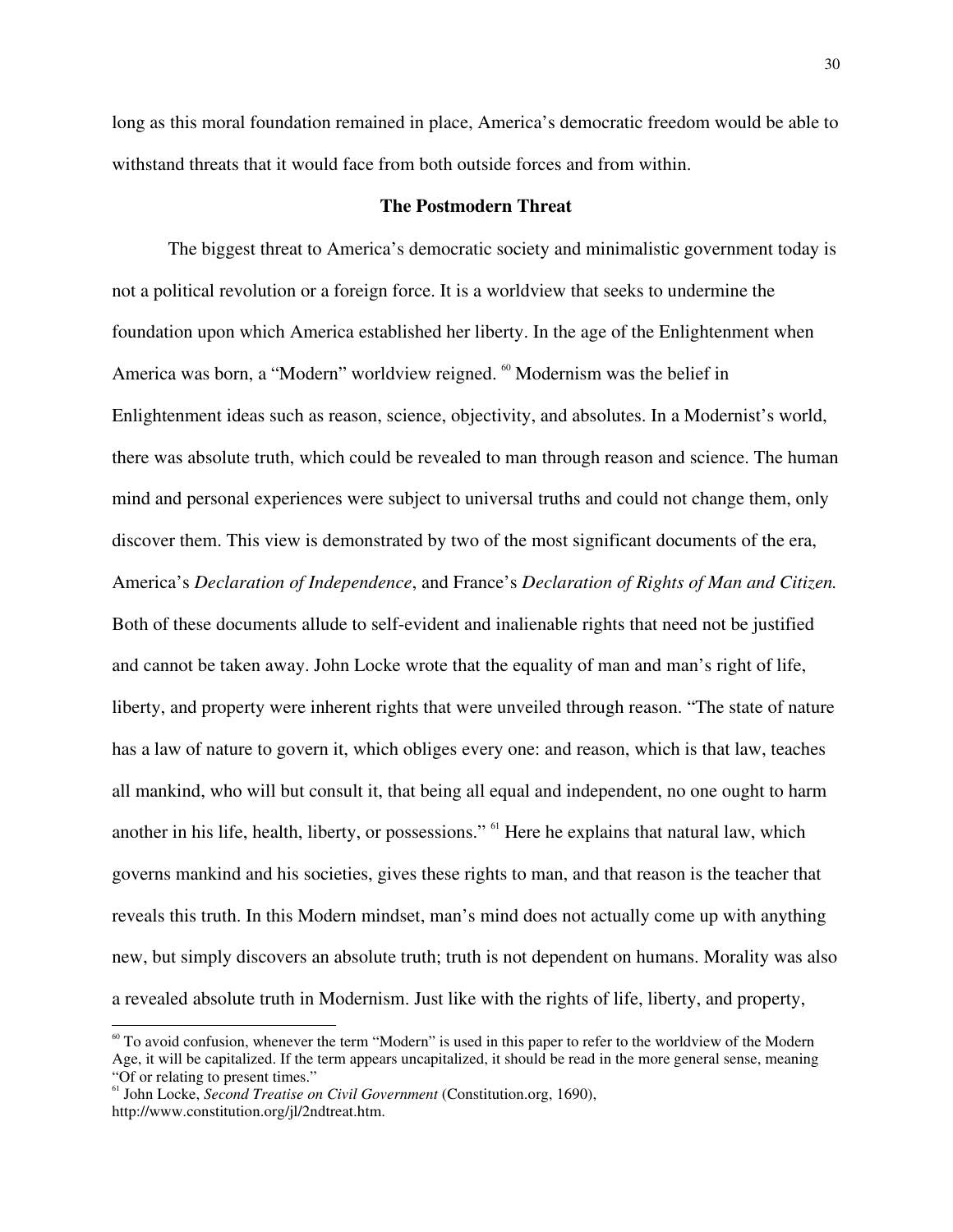man's mind did not have anything to do with the creation of these moral values, it only discovered them. That truth and morality were absolute and revealed to man rather than being based in man's mind was critical. This aspect of Modernism gave early American society stability.

In the last half of the twentieth century, Modernism began to be replaced by its predecessor which was creatively titled "Postmodernism." <sup>62</sup> Rather than stressing universal truths that are revealed through reason and rational thought, Postmodernism largely rejects absolutes in favor of subjectivity and personal experience. <sup>63</sup> Postmodernism in its entirety is much too large a subject to be examined in full in this paper, but its most significant aspect related to American society—its influence on morality—will be discussed.

With Postmodernism's general rejection of absolutes in favor of subjectivity comes the rejection of objective morality. If there are no absolute truths, there is no basis on which to declare absolute right and wrong. Postmodernism sets forth moral relativism, a subjective morality that declares every man's right and wrong to be based on his own personal convictions. In Postmodernism, instead of absolute moral values existing that man discovers through reason, man creates his own moral values. This results in varying standards for right and wrong for different people rather than an absolute moral standard. In America, Postmodern moral relativism has not been radically embraced in full; there are still actions that are considered by the overwhelming majority to be universal wrong, such as murder and rape. However, when asked questions the answers of which reveal one's beliefs about absolutes and morality, the majority of people are found to hold a Postmodern worldview to some extent. Sociologist

 $62$  Some scholars date the beginning of Postmodernism to around the 1950s and 1960s, while some date its birth to the 1980s. The specific time when this worldview came about is outside the scope of this paper, which only seeks to examine the current influence of Postmodernism and like philosophies on American society. Gary Aylesworth, "Postmodernism, " *The Stanford Encyclopedia of Philosophy* (Summer 2013 Edition), Edward N.

Zalta (ed.), URL = <http://plato.stanford.edu/archives/sum2013/entries/Postmodernism/>.

<sup>&</sup>lt;sup>63</sup> "Modernism Vs. Postmodernism" (University of Idaho), accessed September 23, 2013, http://www.webpages.uidaho.edu/engl\_258/Lecture%20Notes/modernism\_vs\_Postmodernism.htm.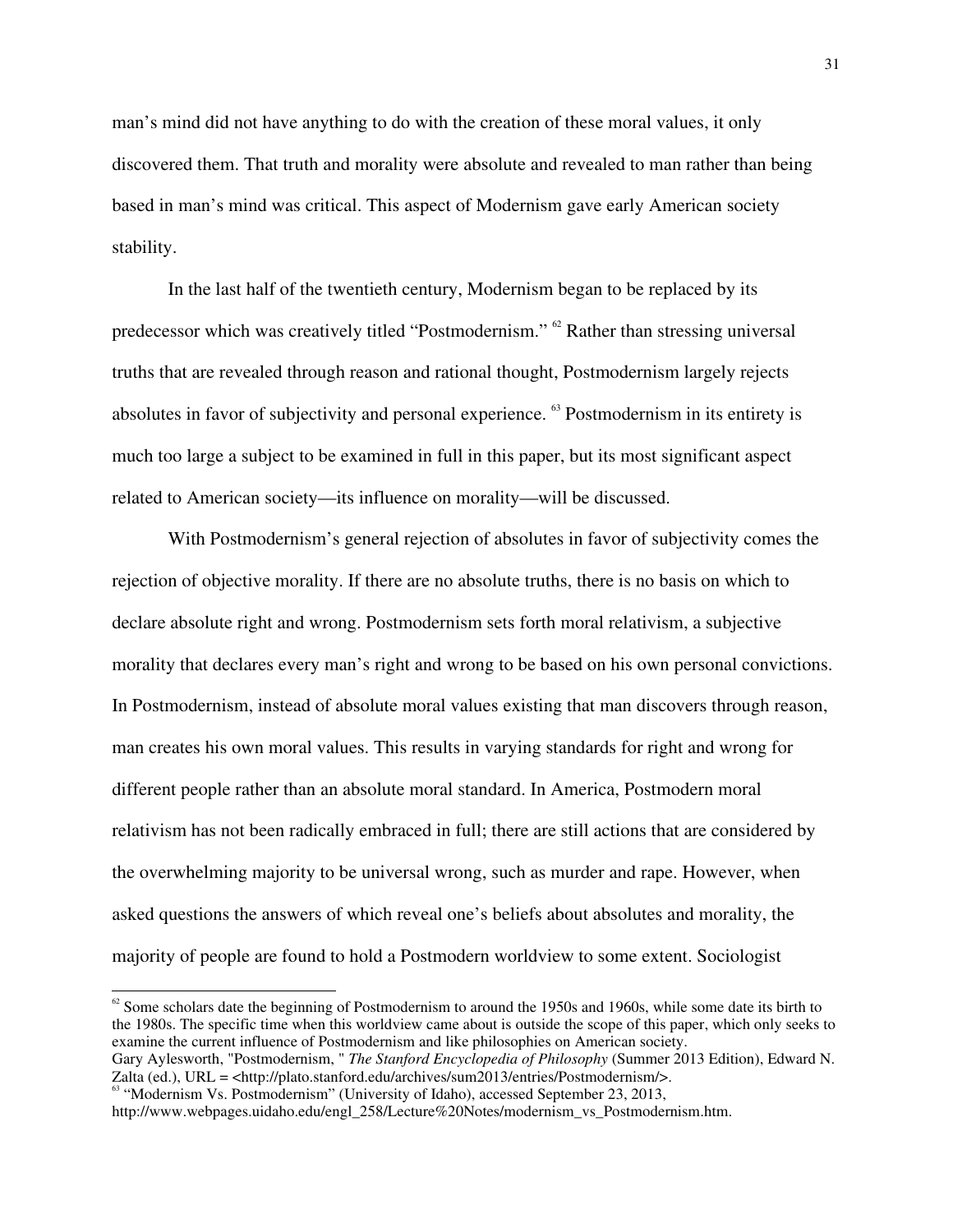Christian Smith did a study of young adults across America focusing on morality and found overwhelming existence of moral relativism in their responses. Smith found that most of the respondents believed that moral choices were "a matter of personal taste" and that when speaking of morality the respondents based their beliefs of right and wrong on how they felt, not on a common moral ground. <sup>64</sup> Columnist David Brooks succinctly summarizes the transition from Modern morality to Postmodern morality: "morality was once revealed, inherited and shared, but now it is thought of as something that emerges in the privacy of your own heart." <sup>65</sup>

The increased acceptance of moral relativism has opened the doors for the moral acceptance of many things that have long been considered immoral. Sex outside of marriage, for example, has generally been regarded as wrong in Western societies for centuries. However, in the past few decades, as morality is increasingly being based on personal choices, an inconsistent morality concerning sexuality has arisen. Some people still believe that extramarital sex is wrong, some people believe that it is permissible as long as the two involved are in a loving committed relationship, and some people believe that any sex with anyone is okay as long as both parties consent. Since moral standards are based on individual convictions instead of an external moral authority, the standards are inconsistent. This inconsistency has begun to spread to areas that one might think are clear-cut. For instance, everyone admits murder is wrong, but what about abortion? Some people believe abortion is murder and therefore wrong, while others believe it is not murder and should be permissible. Moral relativism and the resulting moral inconsistency has taken seemingly black and white issues such as this one and turned them into gray areas. Although the general moral principles surrounding these issues are universally clear, the details of them become gray as the absolute moral foundation beneath them is eroded.

<sup>64</sup> Jim Eckerman, *Postmodern Morality Among Today's Young Adults*, accessed September 24, 2013, http://graceuniversity.edu/iip/2011/10/11-10-08-2/.

<sup>&</sup>lt;sup>65</sup> David Brooks, "Postmodern Morality Among Today's Young Adults" (Grace University, October 8, 2013), http://graceuniversity.edu/iip/2011/10/11-10-08-2/.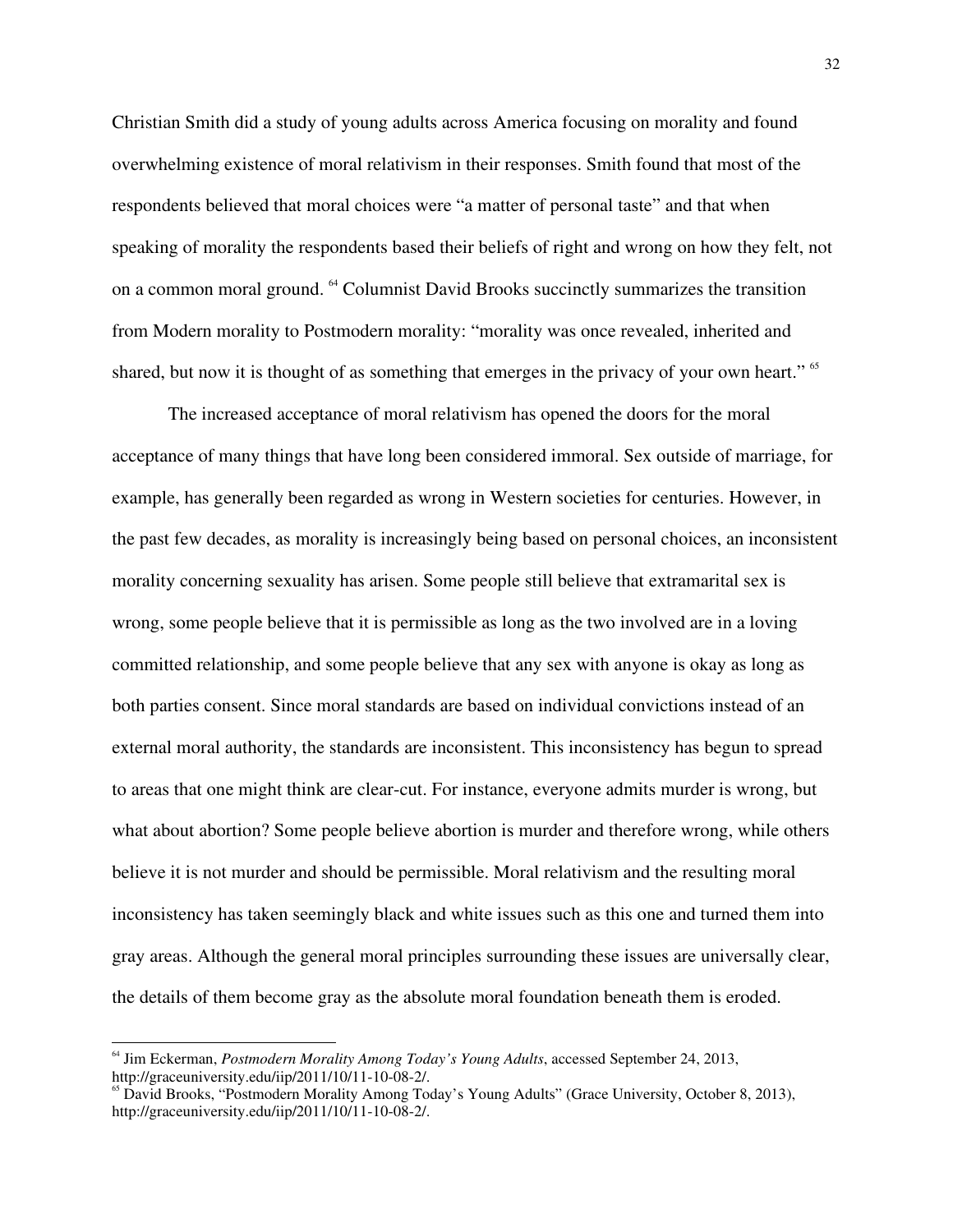The results of a Postmodern morally relative democratic society can be easily predicted. If people are left to decide what is right out of their own hearts, the stability of common moral conviction will disappear. Rather than submitting to moral laws laid down by a higher authority and revealed to man, men will be left to follow their heart's desires. The prophet Jeremiah wrote that the heart of man was "desperately wicked." <sup>66</sup> This Biblical belief is not limited to Christians: Benjamin Franklin thought that religion was critical in keeping society in order as well, due to the inherent evil nature of man. He wrote to a colleague, asking, "If men are so wicked as we now see them with religion what would they be if without it?"  $\frac{67}{100}$  Without religion or the moral standards that come with religious convictions, society would deteriorate into moral chaos. Gospel writer Mark declares that out of man's heart come murder, adultery, theft, perjury, etc., and this is the kind of immorality that can be expected when men are left to base their morality on their own personal feelings. <sup>68</sup> The short example at the beginning of this paper from *The Stranger* is fictional but still relevant to the discussion. Camus explores the world of a man without absolute morals and the result for this man is murder. In Merseault's world, although he expressed no remorse for his actions, not believing that they were necessarily wrong, the court presiding over his trial declared his actions to be wrong, upholding a moral standard. The prosecutor referred to "moral principles that govern men's hearts," and the "virtue of justice." <sup>69</sup> If that society, including the court, had been fully morally relativistic, the concepts of moral principles and virtues would have been subjective and the prosecutor could not have declared that Merseault's actions were wrong according to such values. This is the fate of a fully Postmodern society. If morality is based in each individual's own heart, no one person can claim that any action taken by another is wrong. How can one proclaim that his or her morals are more

<sup>66</sup> Jer. 17:9 NLT

 $\sigma$ <sup>67</sup> Benjamin Franklin, "Letter from Ben Franklin to an Atheist" (beliefnet), accessed September 27, 2013, http://www.beliefnet.com/resourcelib/docs/42/Letter\_from\_Benjamin\_Franklin\_to\_an\_Atheist\_1.html.

Mark 15:19

 $^{69}$  Camus, 101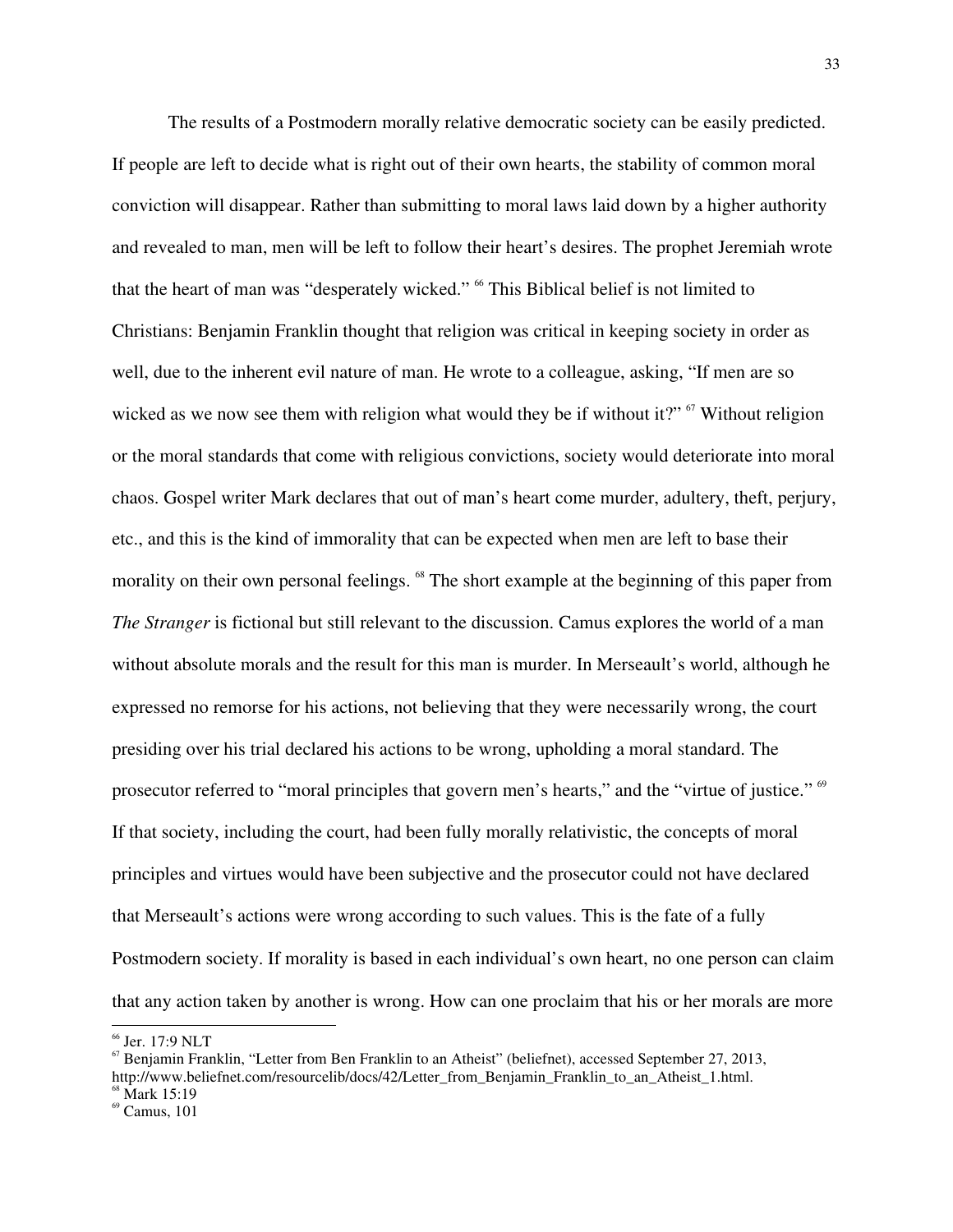right than another person's? Not every person who subscribed to a Postmodern morally relativistic worldview would commit murder like Merseault, but the instability that would result from a fully Postmodern society would be chaotic. Again, Franklin asks, "If men are so wicked as we now see them with religion [and the resulting absolute morality] what would they be if without it?" $70$ 

As previously discussed, free societies need morality to act as a guidance and a governance for their citizens. The founding fathers were emphatic about this need, and later scholars supported their views and proposed what would happen to a democracy if this morality was degraded or lost. Furthermore, the instability of man has been demonstrated earlier by the comparison between the French and American Revolutions. While both were similar in cause and goal, the principles upon which they based their goals were different: the Americans based their goal of liberty and a free society on an absolute truth from a higher authority revealed to them through reason. This gave them stability even in changes in leadership and through difficulties. The French, on the other hand, based the same goal of liberty and a free society on reasons grounded in the mind of man, throwing out the notion of higher authority. Reason based in man's mind was their authority, and this resulted in chaotic instability and changes in goals and execution of those goals with each change in leadership of the Revolution. Man's mind is unstable and inconsistent from person to person, so anything based on it will mirror those characteristics. When the two aforementioned principles—democracy's need for morality and the instability of man's mind—are taken together, it is clear that Postmodernism, which seeks to base morality in the mind of man, is incompatible with a democracy.

These principles and the resulting claim are broad and may sound lofty and academic when read abstractly, but the implications of them become concrete when they are applied to

 $70$ <sup>0</sup> Franklin, interjection mine.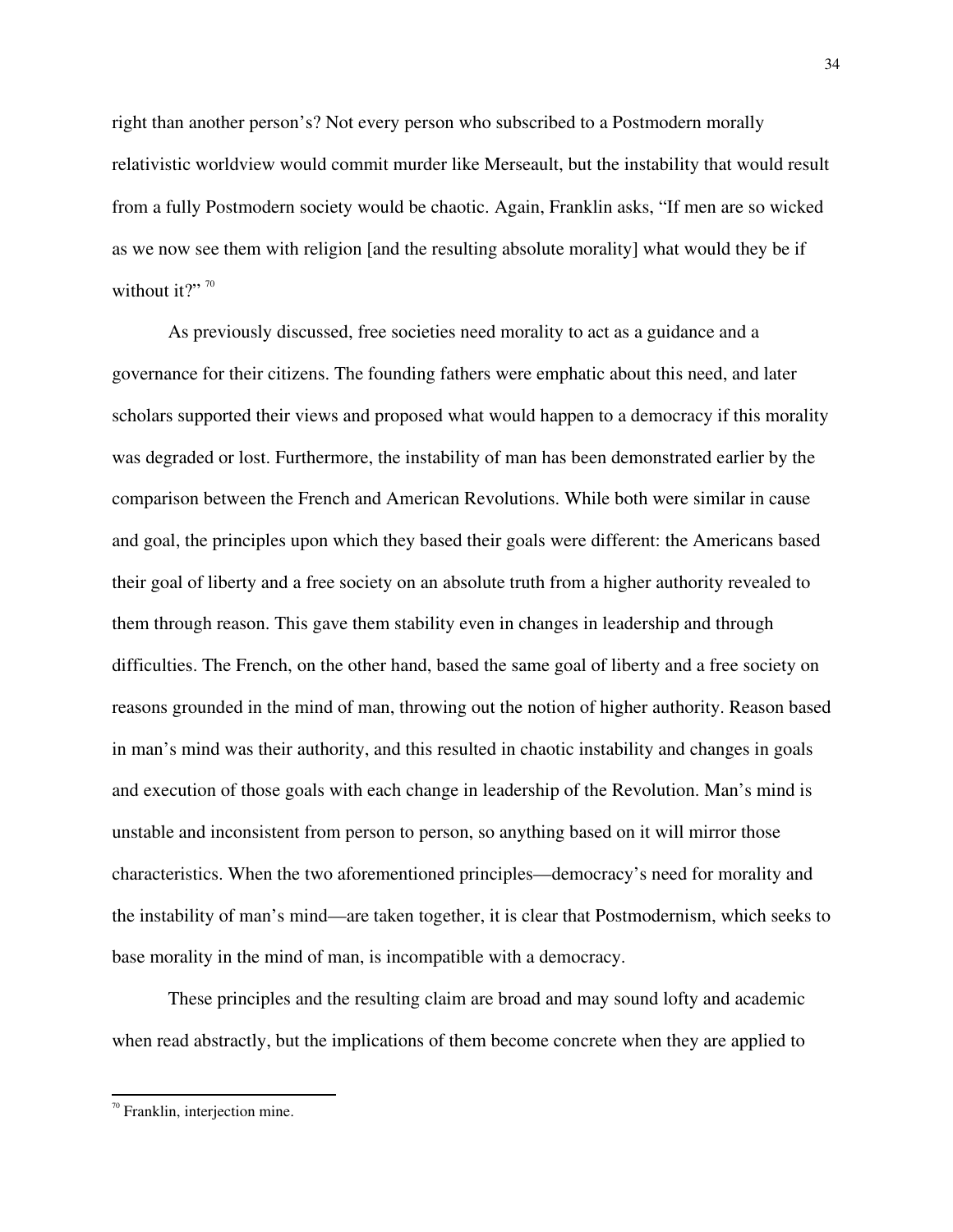America. When the idea of America was in its fledgling stages, the men in support of it were insistent upon the fact that their plan for a new nation that would offer a radical freedom to its citizens would only work if those citizens would govern themselves sufficiently with morality. Looking across American history shows that this need for an absolute morality was fulfilled in America. Americans were not perfect—the spiritual and moral pulse of America ebbed and flowed throughout different seasons of America's history, and at times the nation did not at all appear to be the beacon on a hill that many meant for it to be—but overall, American society remained grounded in the moral roots upon which she was founded. Americans, both Christian and nonChristian, accepted that truth and morality came from an absolute source and that it was revealed to them but did not originate within them. This Modern worldview caused Americans to submit to moral standards and thrive in civic virtue that fostered America's rapid growth and unprecedented national success. In recent decades, however, the threat of Postmodernism and relative morality has increased as Americans are progressively trading a Modern worldview and its absolute morals for Postmodernism's subjectivism. This transition is proclaimed to be progress because it throws off the supposedly restrictive boundaries of revealed morality and opens people up to the freedom of personal morality. For this reason it is pushed in academia and popular culture, which is resulting in America's younger generations subscribing to Postmodernism either actively or unknowingly. This transition is not progress though. Freedom from moral restraints sounds appealing, but if a society is to remain healthy, its citizens must be restrained by one method or another. If a society wants to offer liberty to its citizens and not restrain them by governmental power, those citizens must take on this restraint thmselves by governing themselves and living with civic virtue. As Herfried Münkler explained, they must sacrifice personal desires willingly for the health of their community. If this is not done willingly by the people, that society will either devolve into chaos and instability, with its citizens acting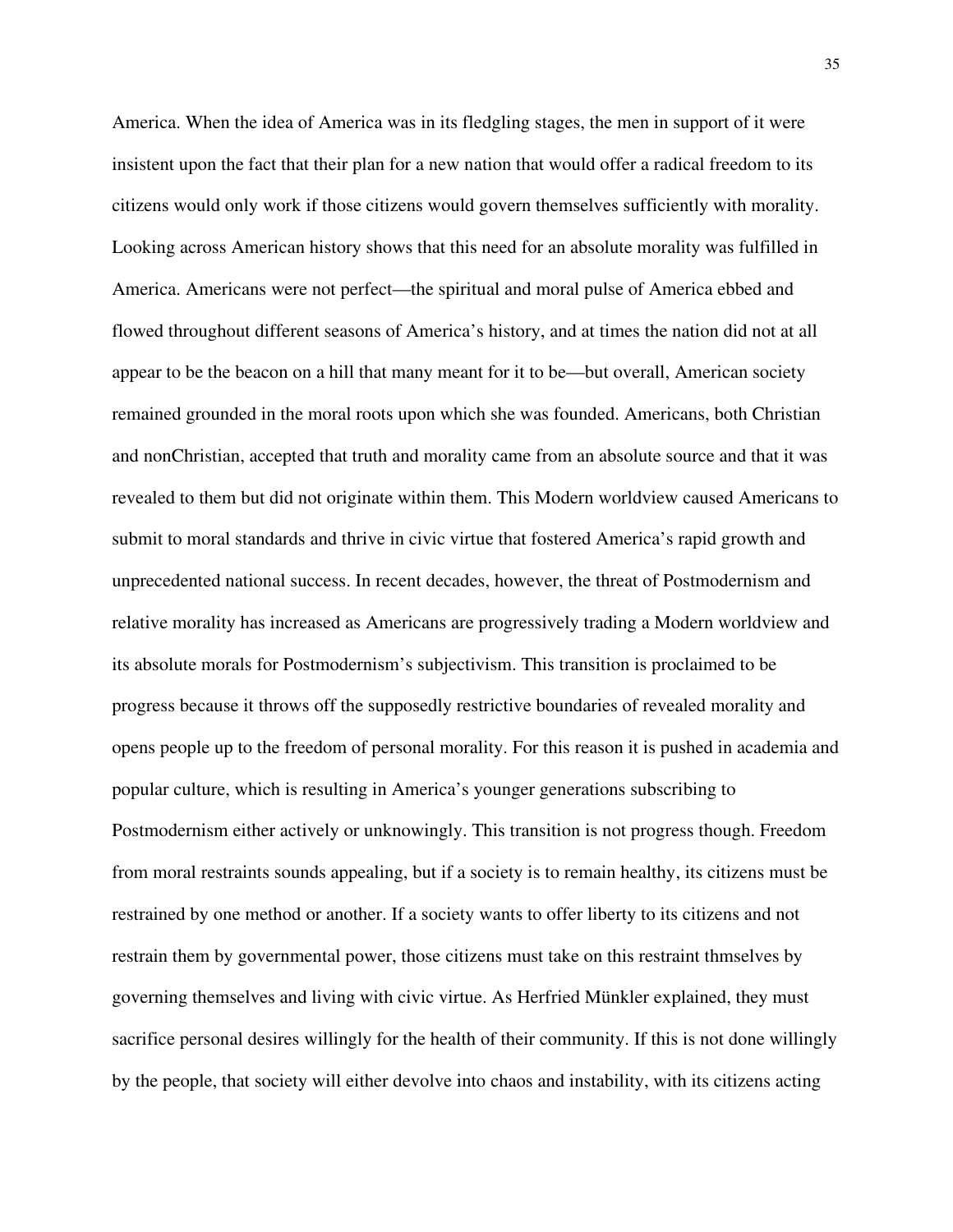with no moral restraint like Merseault in Camus's *The Stranger*, or it will transform into a tyranny with the moral restraints being mandated by the government. Neither of these results is progressive, but one or the other is inevitable if America continues its trek into Postmodernism.

Free societies need absolute morality to survive. Although many claim that freedom from absolutes and morality is progressive, this is a dangerous idea. A historical examination of America reveals that the country was founded with the presumption that the morality of her citizens would persist for the duration of the nation. Although it was not written into America's Constitution, the founding fathers intended for morality to be the foundation of their new nation and declared that her future depended on the persistence of an absolute morality. It is precisely the fact that morality was left out of the laws of the nation that requires America's citizens' to maintain an absolute morality and civic virtue on their own. America's founders designed a system of government that offered unprecedented freedom to its citizens. One aspect of this freedom was that the government did not dictate morality to its citizens. Following Charles Finney's principles of national government and self-government, this system of democracy in America required a high level of self-government from Americans. Modernism and its revealed absolute morality delivered this; Postmodernism and its moral relativism destroys it. Repeating the words of America's father, "It is substantially true that virtue or morality is a necessary spring of popular government." <sup>71</sup> America is such a government, and Postmodernism seeks to dismantle her foundational virtue and morality that Washington declared necessary for his new nation's survival. If Washington were alive today, he would surely follow this claim with another: that Postmodernism is incompatible with America's popular government and free society.

 $71$  Washington.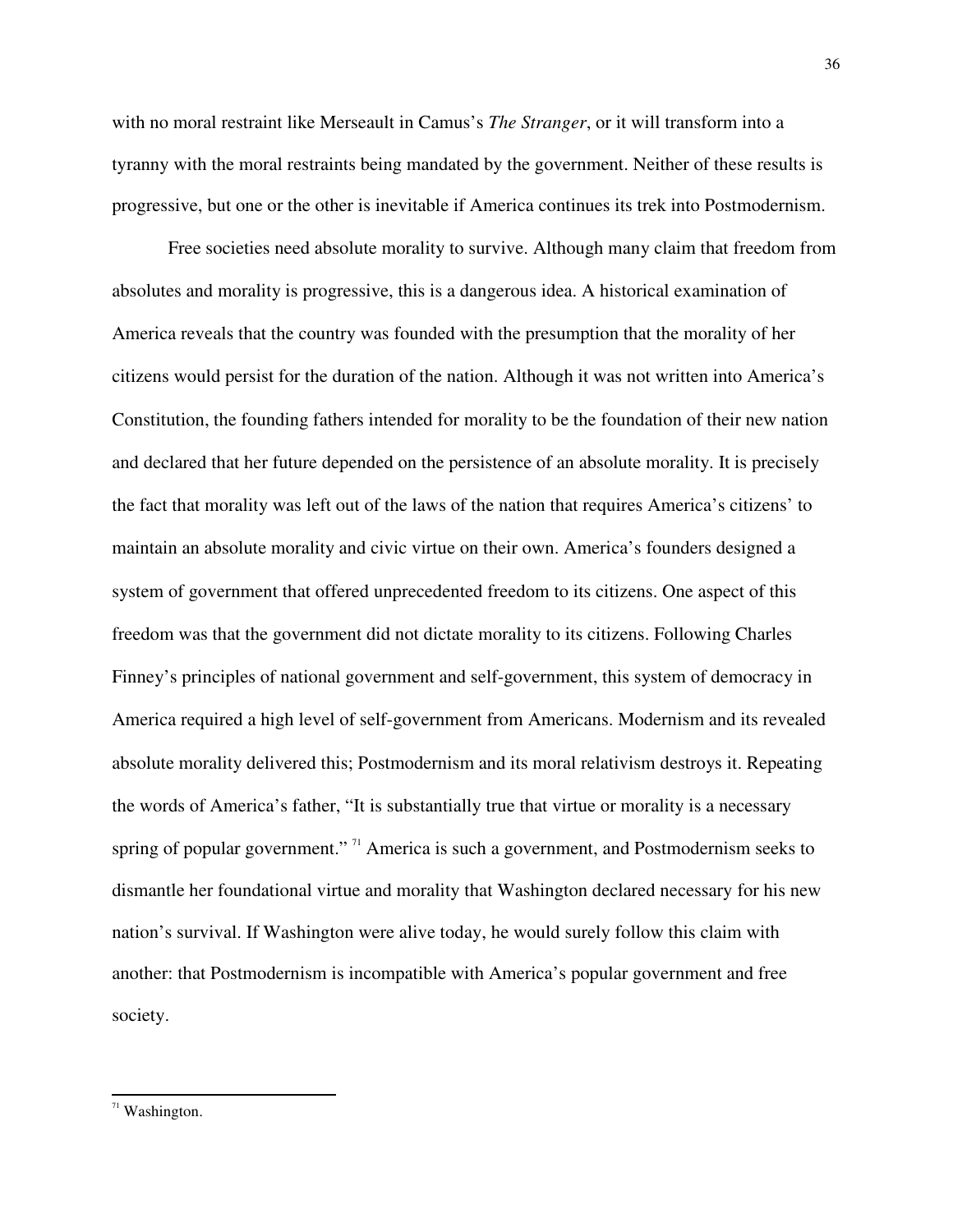### Bibliography

- "1977 Constitution of the USSR." Bucknell University, 1996. http://www.departments.bucknell.edu/russian/const/77cons01.html#preamble.
- Barton, David. *The Jefferson Lies: Exposing the Myths You've Always Believed About Thomas Jefferson*. Nashville: Thomas Nelson, 2012.
- Bonomi, Patricia U. "'Hippocrates' Twins': Religion and Politics in the American Revolution." *The History Teacher (Long Beach, Calif.)* 29 (February 1996): 137–144.
- Brooks, David. "Postmodern Morality Among Today's Young Adults." Grace University, October 8, 2013. http://graceuniversity.edu/iip/2011/10/11-10-08-2/.
- Byker, Gaylen J. "The Religious and Moral Foundations of Civil Society and Free Market Economy." *Journal of Interdisciplinary Studies* 13, no. 1/2 (January 2001): 1–14.
- Camus, Albert. *The Stranger*. 1st Vintage International ed. New York: Vintage International, 1989.
- "Christianity and America." Accessed July 19, 2013. www.faithofourfathers.net.
- Cranston, Maurice. "Ideas and Ideologies." *Philosophers of the French Enlightenment and the French Revolution* 39 (May 1989): 10–14.
- Davis, Derek H. "Religion and the American Revolution." *Journal of Church & State* 36, no. 4 (September 1994): 709–724.
- "Declaration of Rights of Man and Citizen." Yale Law School Avalon Project, 2008.
- Eckerman, Jim. *Postmodern Morality Among Today's Young Adults*. Accessed September 24, 2013. http://graceuniversity.edu/iip/2011/10/11-10-08-2/.
- Franklin, Benjamin. "Letter from Ben Franklin to an Atheist." beliefnet. Accessed September 27, 2013. http://www.beliefnet.com/resourcelib/docs/42/Letter\_from\_Benjamin\_Franklin\_to\_an\_At heist\_1.html.
- Gobry, Pascal-Emmanuel. "Natural Law and Secular Enlightenment Morality." The American Scene, February 26, 2013. http://theamericanscene.com/2013/02/26/natural-law-andsecular-enlightenment-morality.
- Hallowell, John. *The Moral Foundation of Democracy*. Chicago, Illinois: University of Chicago Press, 1954.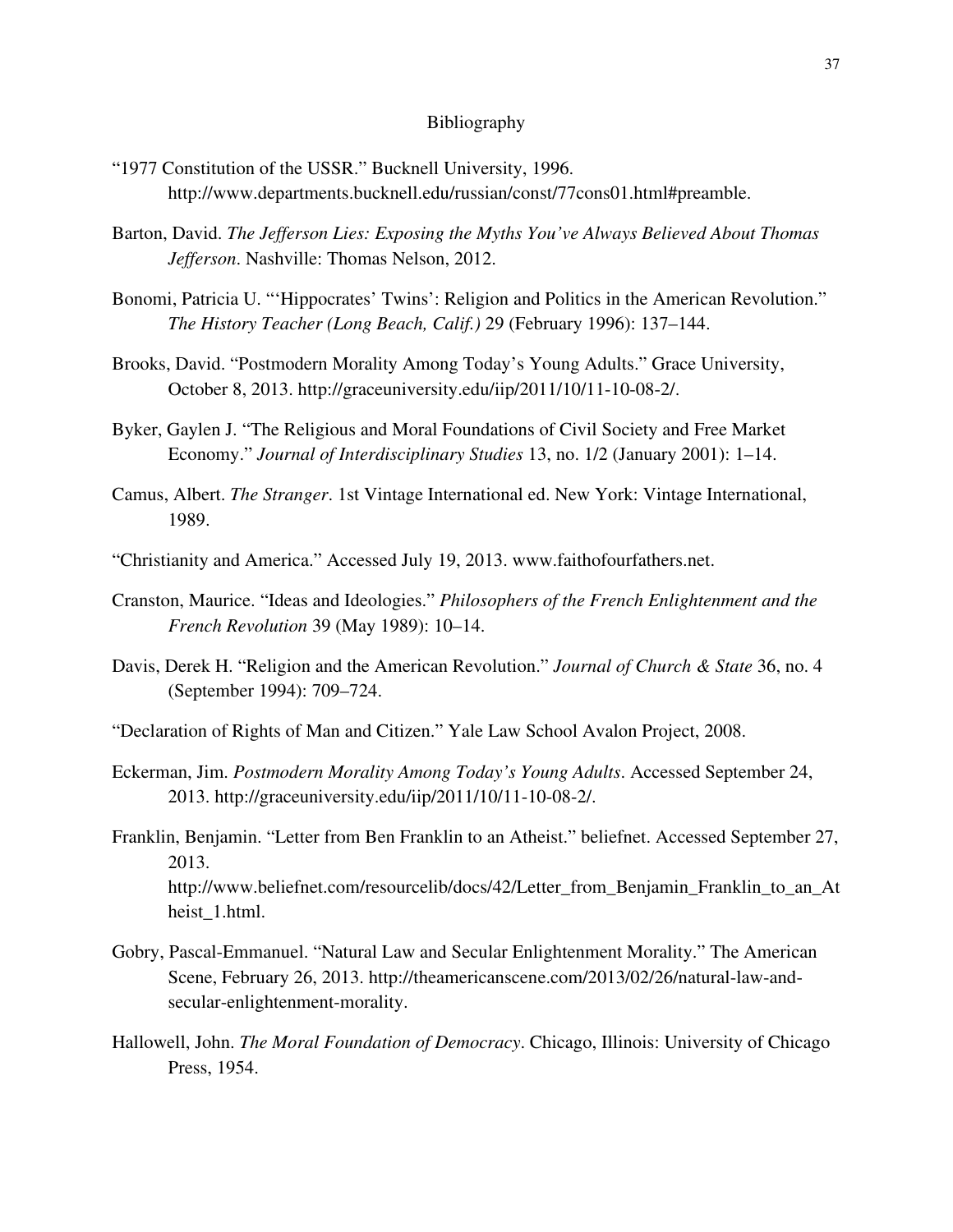- Howe, Daniel Walker. *What Hath God Wrought: The Transformation of America, 1815-1848*. New York: Oxford University Press, 2009.
- Jefferson, Thomas. "Declaration of Independence." The History Channel Website, n.d. http://www.history.com/topics/read-the-declaration-of-independence.

———. *Light and Liberty: Reflections on the Pursuit of Happiness*. Edited by Eric Peterson. United States: Modern Library, 2005.

———. *The Writings of Thomas Jefferson*. Edited by Albert E. Bergh. Vol. 16. Washington, D.C.: The Thomas Jefferson Memorial Association of the United States, 1904.

- "Key Figures in the Boston Massacre Trials." University of Missouri-Kansas City School of Law, n.d. http://law2.umkc.edu/faculty/projects/ftrials/bostonmassacre/keyfigures.html.
- Locke, John. *Second Treatise on Civil Government*. Constitution.org, 1690. http://www.constitution.org/jl/2ndtreat.htm.
- Madison, James. "Bill of Rights." National Archives, n.d. http://www.archives.gov/exhibits/charters/bill\_of\_rights\_transcript.html.
- McCullough, David. *John Adams*. New York: Simon & Schuster, 2004.
- "Modernism vs. Postmodernism." University of Idaho. Accessed September 23, 2013. http://www.webpages.uidaho.edu/engl\_258/Lecture%20Notes/modernism\_vs\_Postmoder nism.htm.
- Münkler, Herfried. "Civil Society and Civic Virtue. Do Democratically Constituted Communities Require a Socio-Moral Foundation?" *International Review of Sociology* 8, no. 3 (November 1998): 425.
- Nash, George. "The Recovery of Tradition and Values." In *The Conservative Intellectual Movement in America Since 1945*, 50–73. 1st ed. Wilmington, DE: Intercollegiate Studies Institute, 1996.
- Noll, Mark A. *The Civil War as a Theological Crisis*. The Steven and Janice Brose Lectures in the Civil War Era. Chapel Hill: University of North Carolina Press, 2006.
- "Our Founding Fathers Were Not Christian." freethought.mbdojo.com, July 5, 2011. http://freethought.mbdojo.com/foundingfathers.html.
- "Quotes on Virtue." The American Institute for Liberty, 2009. www.liberty1.org/virtue.
- Snyder, K. Alan. "Charles Finney: Should Christianity Mix with Politics." *Continuity: A Journal of History* 23 (1999): 65–82.